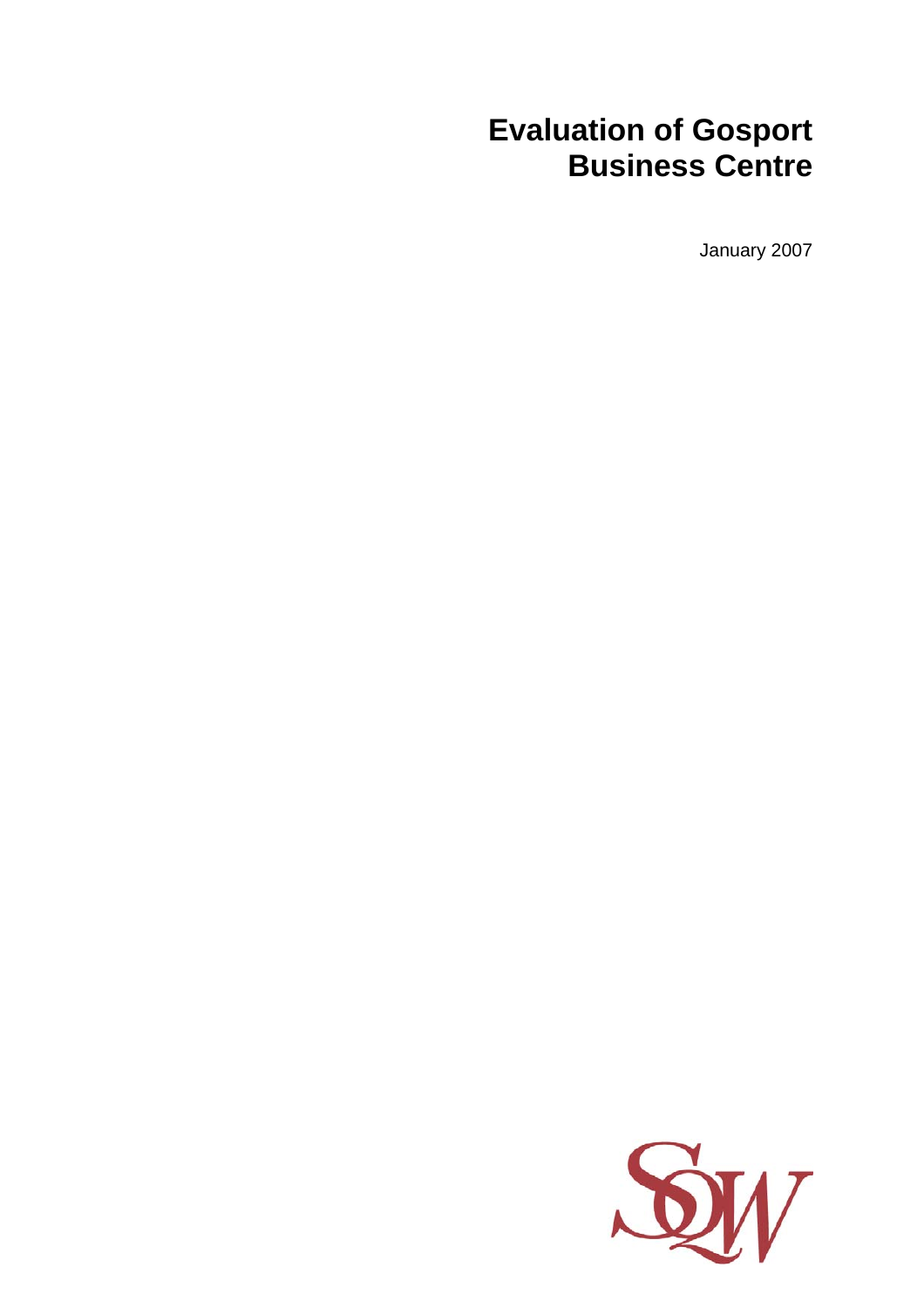# **Contents**

| 2: The Centre's financial performance and comments on professional practice issues. 4 |  |
|---------------------------------------------------------------------------------------|--|
|                                                                                       |  |
| 4: The Centre's contribution to the Gosport economy and the wider property context 16 |  |
|                                                                                       |  |
|                                                                                       |  |
|                                                                                       |  |
|                                                                                       |  |

| Contact:     | <b>Ruth Ford</b>   | Tel:  | 01223 209400 | email: rford@sqw.co.uk |  |
|--------------|--------------------|-------|--------------|------------------------|--|
|              |                    |       |              |                        |  |
| Approved by: | Kathrin Peters     | Date: | January 2007 |                        |  |
|              | Associate Director |       |              |                        |  |

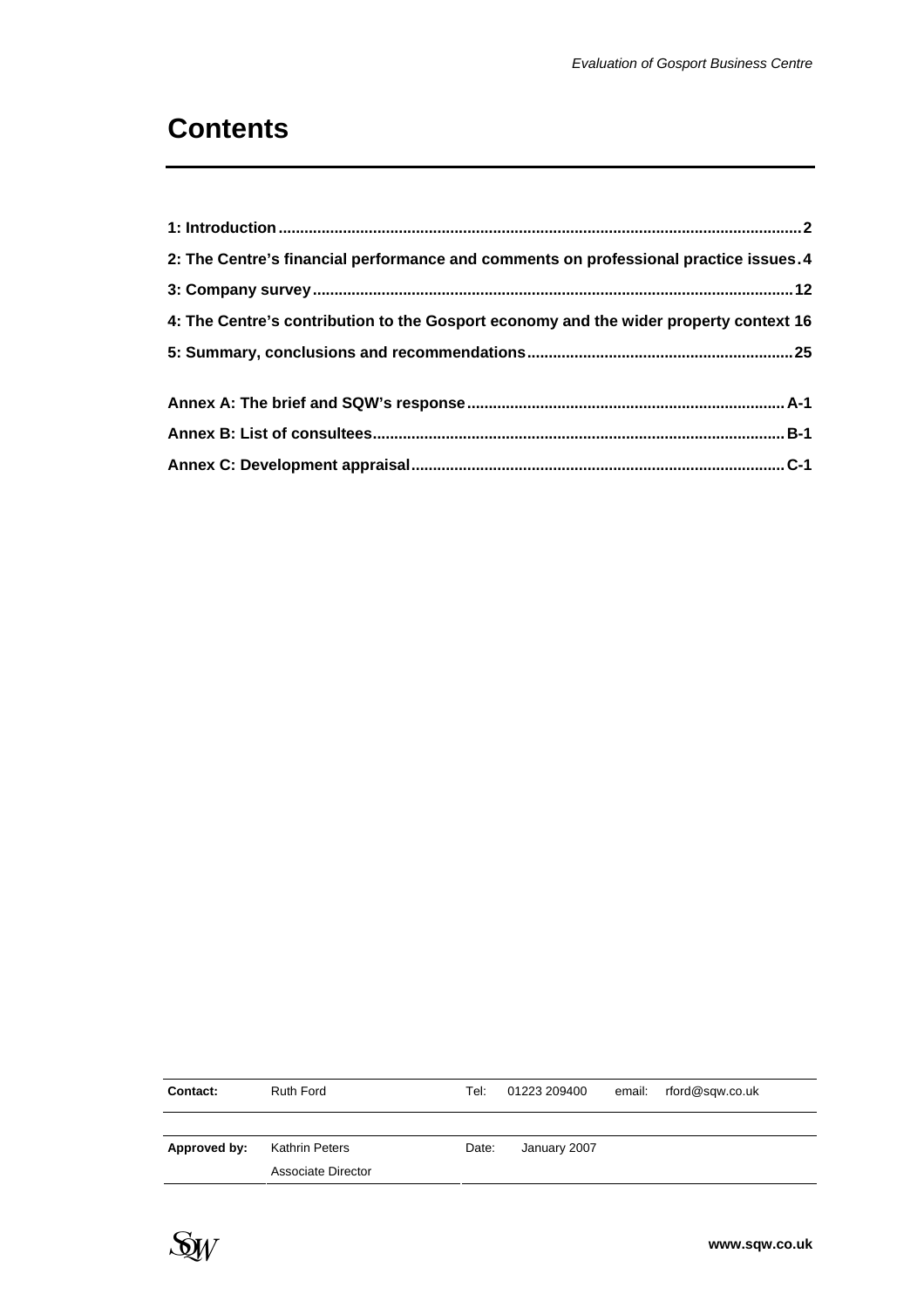# <span id="page-2-0"></span>**1: Introduction**

- 1.1 In October 2006, SQW was commissioned by SEEDA to review the performance of the Gosport Business Centre located on the Frater Gate Business Park between Gosport and Fareham.
- 1.2 The Centre comprises 25,508 sq ft of net lettable space divided into small office and workspace units. Its development and construction was project managed by Basepoint plc (Basepoint) who is now managing the Centre. The Centre was opened in June 2004.
- 1.3 The brief from SEEDA is attached at Annex A, as is SQW's response to that brief in a letter dated 16 October 2006. Essentially, the brief asks SQW to review the scheme so that, first, it can inform decisions about a possible further phase of development on a vacant site adjacent to the Centre and, second, as the Centre is the first of a number of proposed centres to be developed by SEEDA, to draw out "what has worked and what has not" to inform the development of future schemes.
- 1.4 In particular, the brief seeks answers to the following core questions:
	- the development, cost, project management and financial performance of the Centre
	- the wider economic benefits from the development of the Centre.
- 1.5 In carrying out the brief, SQW has:
	- visited the Centre, discussed the scheme with the Centre manager and viewed a number of the units
	- met and discussed the performance of the scheme with SEEDA's project managers and Basepoint
	- examined the Project Investment Stage 1 and Stage 2 Appraisals (including Appendices 1 to 7) prepared by SEEDA (referred to in this paper as PIS 1 and PIS 2) and appraisals, information and financial information prepared by Basepoint
	- carried out a survey of tenants of the Centre
	- carried out a number of consultations with players in the local economic development market, and
	- interviewed and prepared case studies involving five tenants.
- 1.6 It should be emphasised that SQW has not carried out a conventional "accountancy type audit" and has not examined files relating to the project or examined in any detail Basepoint's practices and procedures; SQW would expect these to be the subject of an audit in due course. In commenting on the performance of the Centre, SQW has relied upon the information

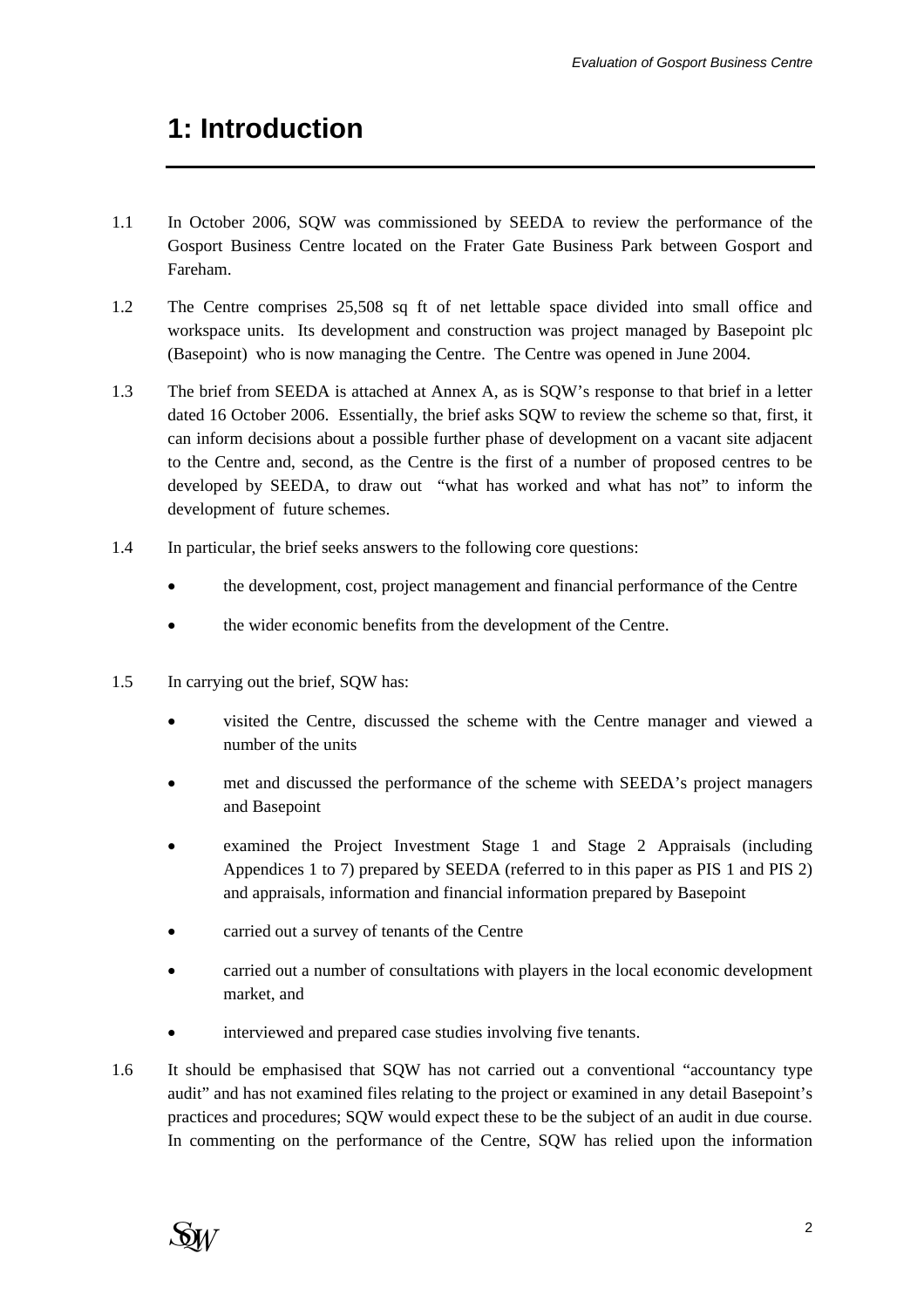forwarded in PIS 1 and PIS 2, discussions with Basepoint and appraisals, information and financial information prepared by this company.

- 1.7 In the remainder of this report:
	- Chapter 2 provides a description of the Centre, examines its financial performance and comments on professional practice issues
	- Chapter 3 sets out the findings from the survey of occupiers
	- Chapter 4 looks at the wider contribution of the Centre to the local economy, and
	- Chapter 5 provides conclusions and recommendations.
- 1.8 Supporting information is presented in two Annexes. Annex A contains the terms of reference for the assignment and SQW's response; Annex B lists our consultees; Annex C compares the scheme's performance against the latest estimated position.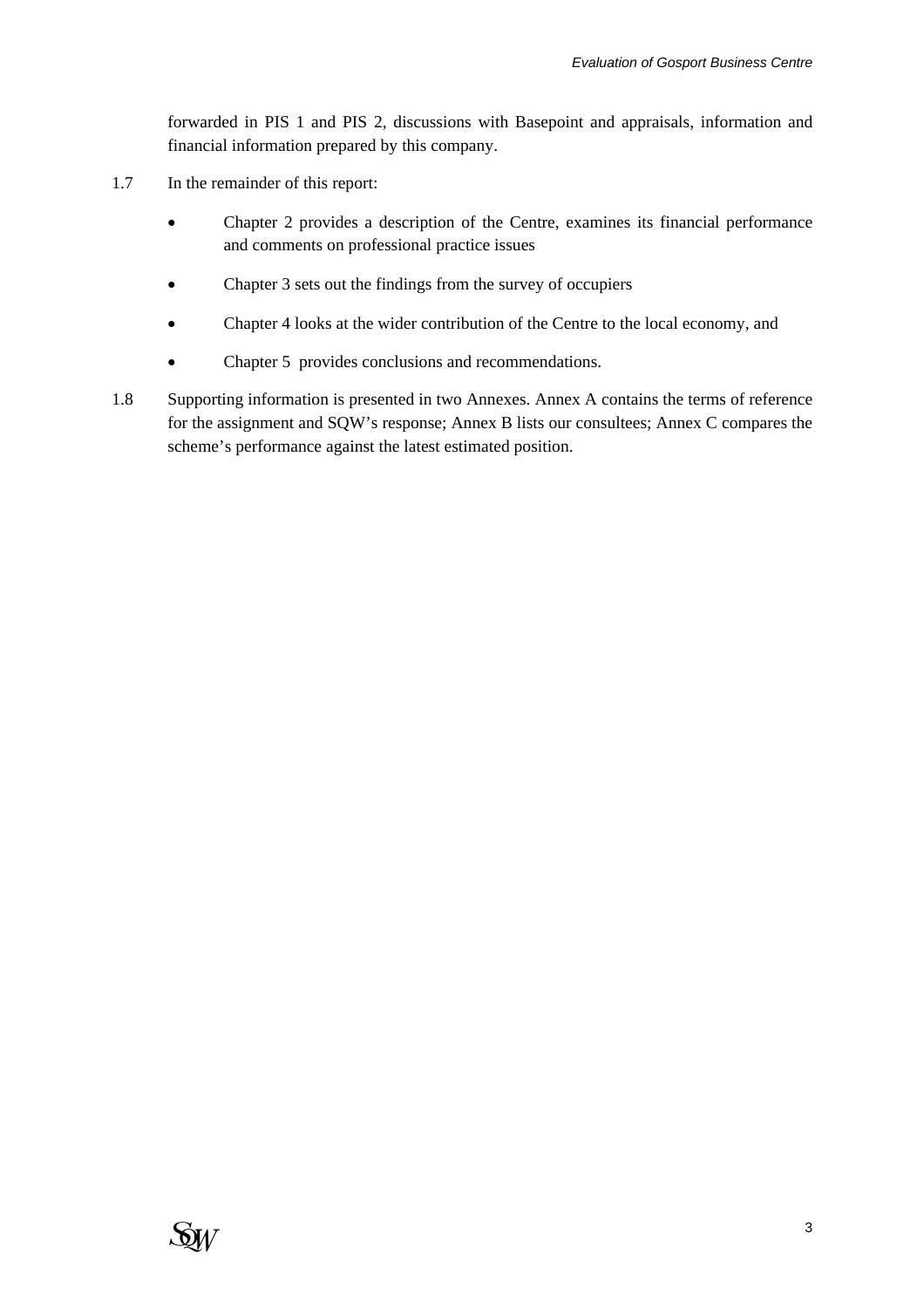# <span id="page-4-0"></span>**2: The Centre's financial performance and comments on professional practice issues**

2.1 In this chapter, we first describe the Centre and then, with the help of an appraisal prepared by Basepoint on 20 May 2003 compare its anticipated performance with an estimated up-to-date performance at December 2006. We then look at the various elements in the appraisal and comment on professional practice issues.

## **Description**

- 2.2 The Gosport Business Centre is located on the Frater Gate Business Park between Gosport and Fareham. The Centre was completed in June 2004 and is constructed in brick and cladding. It comprises two storey and single storey accommodation set around a central courtyard area accommodating 106 car parking spaces.
- 2.3 There is an adjacent area of vacant land to the northwest of the Centre which could accommodate a further phase of workspace development and land to the northeast of the site, which was purchased by SEEDA, has been developed for office and workspace units.
- 2.4 The Centre offers 25,508 sq ft of net lettable space with 15,433 sq ft of office accommodation, varying in unit sizes from 170 to 600 sq ft and 9,075 sq ft of workshops varying from 450 to 810 sq ft; a number of these workshops are fitted with mezzanine floors.
- 2.5 The Centre has a central reception area approached from its main entrance and an adjacent area providing seating and kitchen facilities.
- 2.6 In design and layout terms, our overall impression is that the Centre's building specification is "about right for its location". It has also achieved an environmental assessment award from BREEAM with a rating of very good. In discussions with Basepoint there were thoughts that perhaps too much space had been allocated to the reception area, but we can see that the reception area provides light open space which enhances the overall development.

# The Centre's financial performance

- 2.7 We enclose at Annex C a table which compares the scheme's performance against the latest estimated position. The appraisal draws on:
	- an appraisal prepared by Basepoint dated 20 May 2003 (reference Gos 18 and referred to in this paper as the 03 Appraisal); we have selected this appraisal because, from discussions with SEEDA, it appears to be the last appraisal before the Agency was committed to the building contract at Gosport; we have also seen further appraisals prepared by Basepoint of 31 March 2003 (Gos 16) and the 6 May (Gos 17)
	- an up-dated appraisal along the lines of the 03 Appraisal format which sets out its estimated position at December 2006; this appraisal draws on discussions with

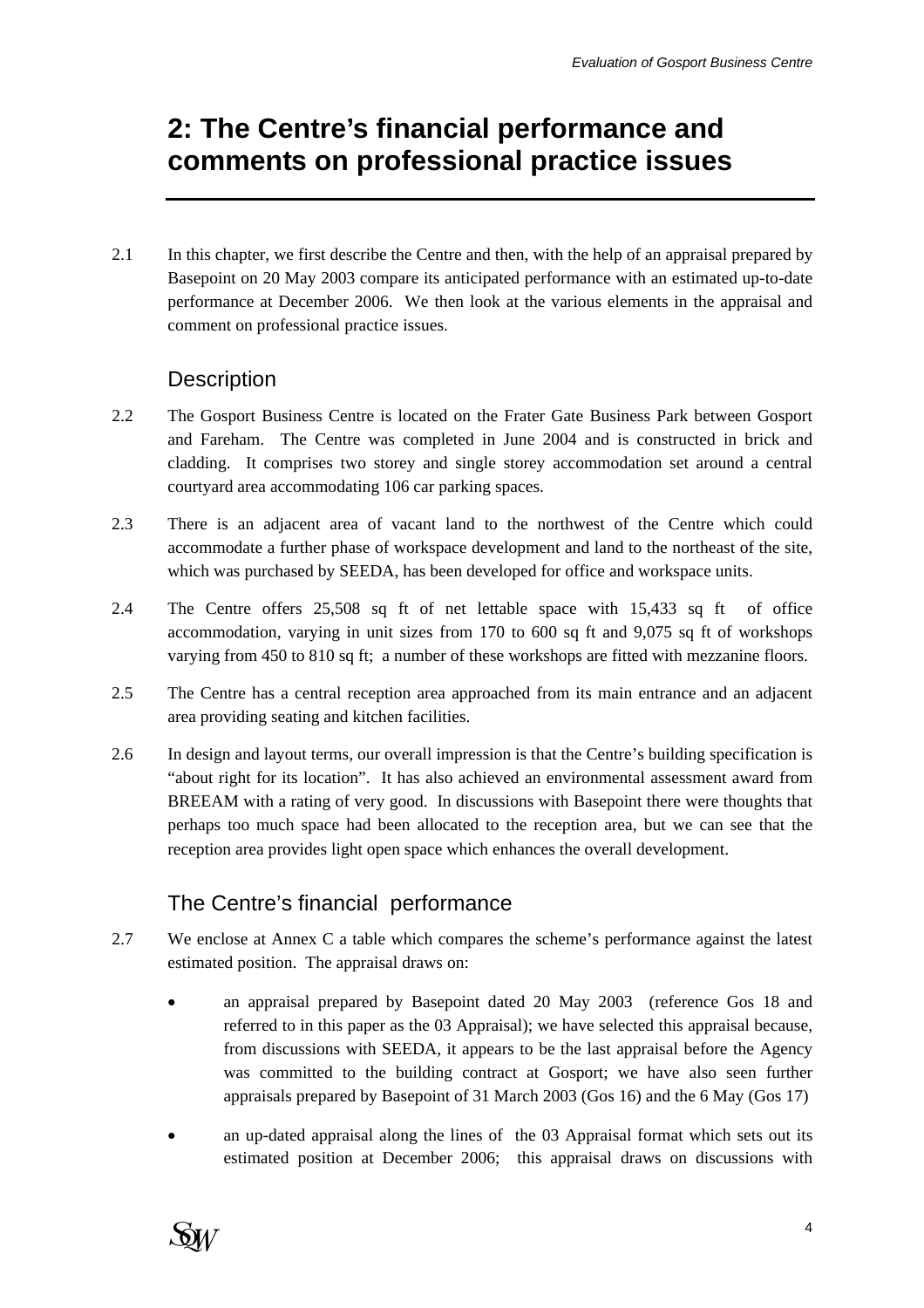Basepoint, financial information prepared by Basepoint for the half year to the end of September 2006 and estimates for the remainder of the year.

- 2.8 We would comment that the 03 Appraisal does not include a number of elements that we would expect to see in an appraisal:
	- no allowance has been made for a sum to compensate for unlet space before the Centre reaches an anticipated 85% occupancy level – this is usual practice in private sector appraisals
	- no amount appears to have been included for preliminary fees and the land cost (these were included in PIS 2), and
	- no interest on finance has been allowed for holding the site and for interest during construction; but we understand that this is not an uncommon practice in public sector appraisals.
- 2.9 Apart from PIS 2 including sums for preliminary fees and a contingency, the costs reported at Appendix B of the main submission appear to be in line with the 03 Appraisal. However, there is a significant difference between the completed value of the scheme reported in PIS2 and the 03 Appraisal.
- 2.10 SEEDA's Form PIS 2 which gave authority for major expenditure was authorised by an Executive Director on 20 May 2003 and we understand from SEEDA that the counter signatures that followed would have confirmed an earlier board approval. Essentially, PSI2, at Appendix B of the main submission, reports an estimated completed value of £2,530,629 and a similar figure appears in Appendix 7 of related papers which we understand were prepared by DTZ and refer to a Basepoint appraisal which was not attached to our papers. This figure should be compared with the completed value of £2,025,125 in the 03 Appraisal prepared on 20 May and we understand before SEEDA was committed to the building contract. Essentially, at the time the PS21 was authorised, there was information to show that the estimated completed value had fallen by £515,504 and the estimated gap thereby increased by this figure.
- 2.11 We believe the figure of £2,530,620 may have been taken from an earlier Basepoint appraisal, perhaps Gos 17, and the difference in the completed value of the scheme reported in PS12 and the 03 Appraisal would appear to be mainly due to a figure not being included for Basepoint's surplus income fee of £58,803 per annum. We suspect that this issue occurred at a time when authorisation and construction processes were probably moving at a fast rate.

### *Recommendation*

- *2.12 We recommend that in future there should be one identified "master appraisal" prepared before PIS 2 is submitted and SEEDA is committed to major expenditure. This appraisal should:* 
	- *be confirmed and signed by SEEDA and the project manager and form the basis for the figures in the PIS2 and subsequent authorisations, and*

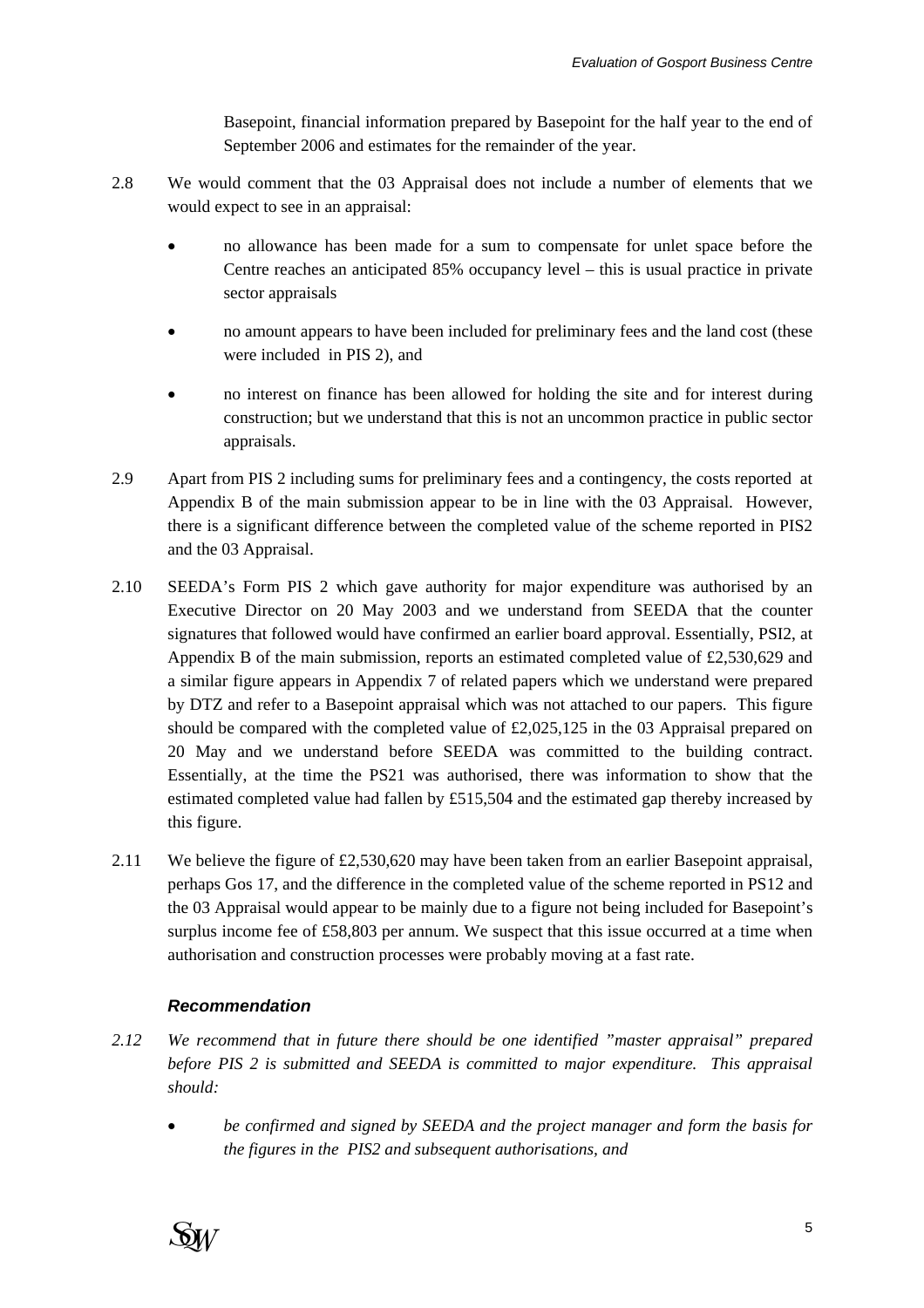- • *contain all relevant costs including, preliminary expenditure on fees, a sum to compensate for unlet space before a scheme reaches its anticipated occupancy and a cost for the land.*
- *2.13 We would also recommend that the identified master appraisal should be carefully recorded and used as a benchmark for reviewing the performance of schemes.*
- 2.14 Overall, there is a small improvement in the "gap" shown in the 03 Appraisal and the updated appraisal at December 2006 - £2,210,282 as opposed to £2,157,876. However, the picture is one whereby the anticipated net income in the 03 Appraisal has fallen but has been compensated by a lower investment yield; costs broadly remain the same.
- 2.15 We now examine the various elements of the table; first turning to the development value side of the equation and then the costs. We have included a figure for the land in the appraisals, but not the other costs referred to in para 2.8.

| rabic z i. Obsport Basincss Ochtre acvelopment value |                    |                                |
|------------------------------------------------------|--------------------|--------------------------------|
| Item                                                 | Appraisal 20.05.03 | <b>Estimated December 2006</b> |
| Gross income                                         | 608,860            | 582,868                        |
| Less rates                                           | 109,595            | 85,268                         |
| Net income after rates                               | 499,265            | 497,600                        |
| Less voids (15%)                                     | 74,890             | 114,448 (23%)                  |
| Net income after void                                | 424,375            | 383,152                        |
| Centre running costs                                 | 130,000            | 151,064                        |
| Net income                                           | 294,375            | 232,088                        |
| Management fee                                       |                    | 60,526                         |
| Surplus income fee                                   | 58,803             | 4,668                          |
| Net income                                           | 235,573            | 166,894                        |
| Yield 11%                                            | 2,141,570          | 2,086,175 (8%)                 |
| Telecommunications: net income<br>16,926 say x 4     |                    | 67,704                         |
| Total                                                | 2,141,570          | 2,153,879                      |
| Less fund cost 5.75%                                 | 116,445            | 123,848                        |
| Net development value                                | 2,025,125          | 2,030,031                      |

Table 2-1: Gosport Business Centre development value

## **Comments**

- 2.16 We group our comments on the development value under the headings:
	- Net income (to encompass gross income, rates, voids)
	- Centre costs and management

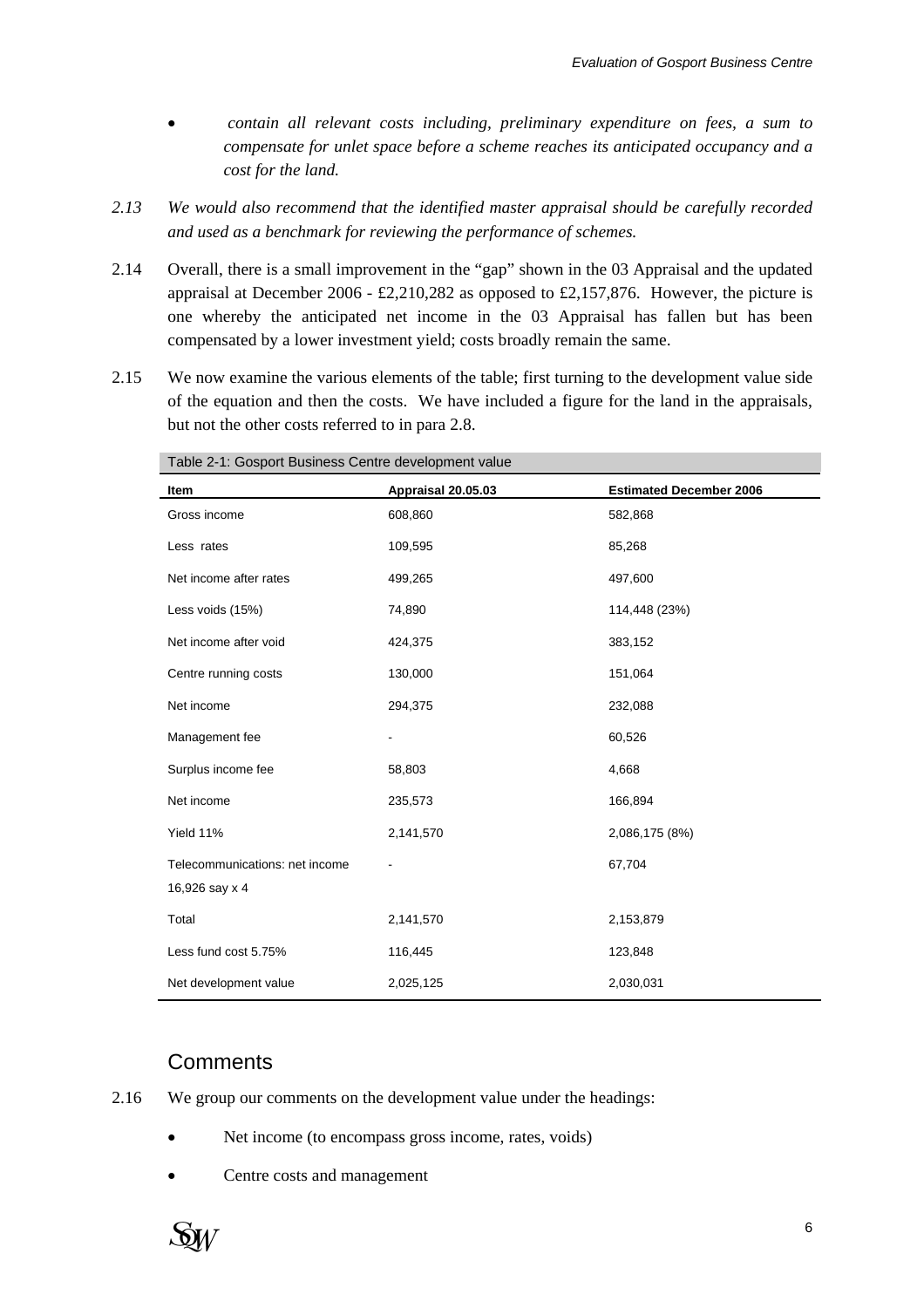• Yield.

### *Net income*

- 2.17 The gross income of £582,868, which assumes all units are income producing, is slightly below the forecast figure of £608,860.
- 2.18 On a related note, estimated voids which were taken as being 15% ( PIS 2 refers to meeting this 15% target two years after completion) are running at around 23%.
- 2.19 We understand from discussions with Basepoint that the workshops have let well as have the smaller offices, but there has been a resistance to larger offices; some works of sub division have been carried out and the position will be kept under review.
- 2.20 We would not be critical of performance at this stage. It is always difficult to estimate the exact size of units in untried schemes such as Gosport and there appears to be a reasonable chance that the occupancy could reach the target 85% in due course. It should also be remembered that PIS 2 reported a risk both in terms of achievable rents and the speed with which occupancy could be achieved.

### *Recommendation*

*2.21 We comment on lettings later in this chapter under the heading of marketing.* 

### *Centre costs and management*

- 2.22 In addition to the omission of the surplus income fee referred to at para 2.11, there appears to have been a further underestimate of Centre running costs and management-related costs. The 03 Appraisal allows a figure of £130,000 to cover all costs, apart from a surplus income fee to Basepoint of £58,803, making a total of £188,803. The 2006 appraisal shows Centre costs, management costs and surplus income fee totalling £216,258.
- 2.23 We have discussed this with Basepoint and agree that some elements of the difference can be attributed to gas and electricity prices and other small items. However, the main reason for the increase in costs in the 2006 appraisal appears to be an under-provision for running costs and an assumption perhaps that these could accommodate Basepoint's management fee; in practice, the cost of the management fee has been offset by a reduction in the surplus income fee.

### *Recommendation*

- *2.24 Clearly, future schemes should review the level of costs, including management and surplus management fees, carefully.*
- 2.25 In terms of management fees, we understand that Basepoint was originally intending to develop the scheme in its own right with assistance from gap funding but that this was prevented by State Aid Rules. At the same time, SEEDA was keen to push forward with an incubator scheme and there were a limited number of project managers in the area at this time who could take the scheme forward on behalf of SEEDA. Basepoint's negotiating position

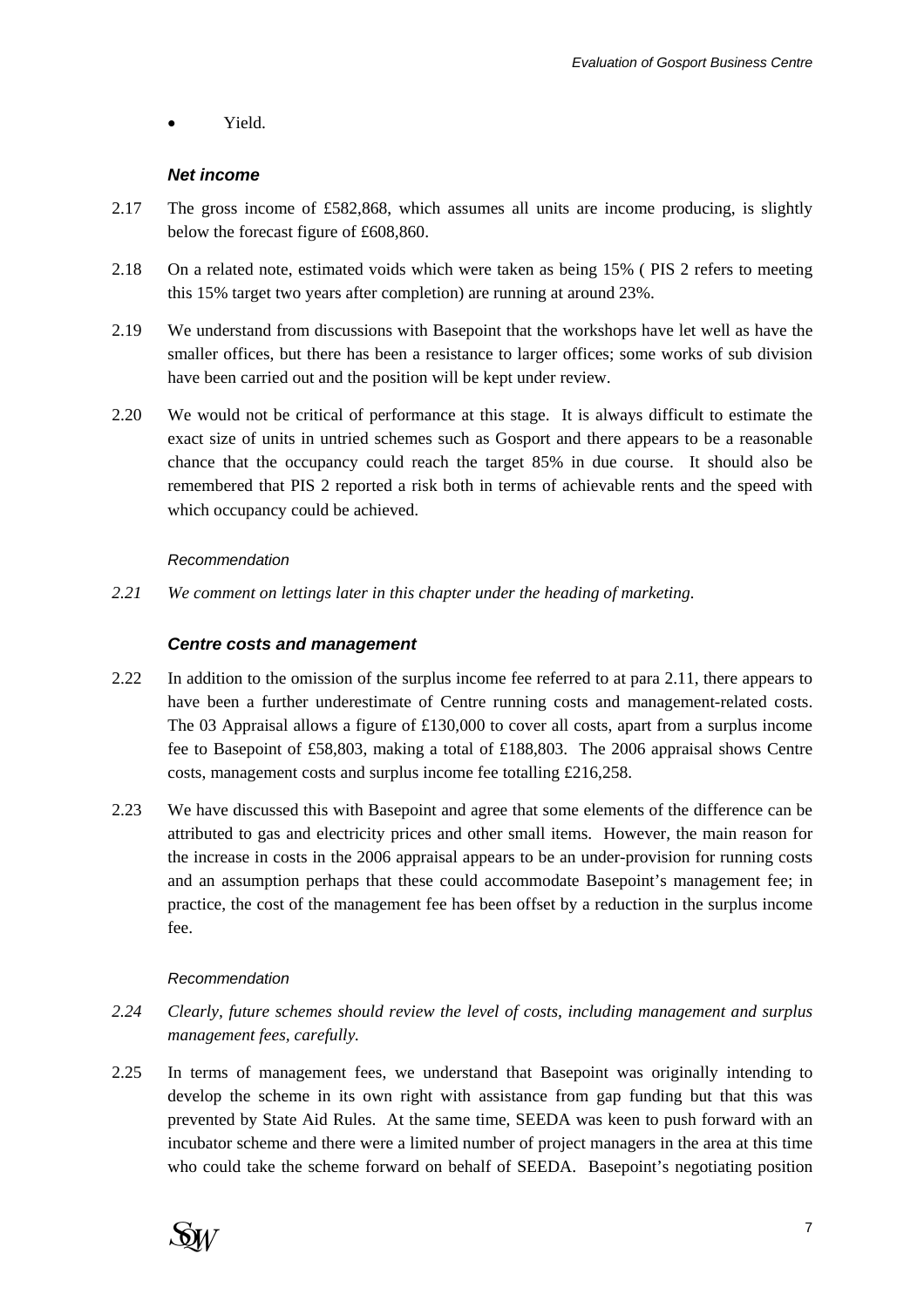was fairly strong, therefore, and is reflected in the terms of the management agreement which gives Basepoint:

- A 15-year term
- A management fee of £10,000 per annum together with 30% of the operating costs of the centre
- A telecommunication fee of 15% of the gross telecommunication income
- A surplus income fee of 50% of any surplus income after allowable costs and a priority return of 4.5% per annum to SEEDA for its capital investment.
- 2.26 We understand that the costs of the Centre manager, receptionist and part-time handyman and other expenses are included within the Centre's running costs and consequently, at the present time, Basepoint is receiving a:
	- Management and surplus income fee estimated at  $£65,194$  for the current financial year; this fee covers Basepoint's central overheads and the costs of all the personnel who participate in the management of the Centre, excluding the Centre manager and his team and Basepoint's telecommunications team
	- Telecommunications fee, estimated at £9,671 for the 2006/7 financial year. By way of benefit, the fee covers the technical management of the telecommunications and broadband systems, back-up and technical support. We understand that the arrangement allows the Centre to benefit from competitive telecommunication costs as costs for the Gosport scheme are negotiated alongside a number of Basepoint's centres.
- 2.27 Whilst the amount of fee which Basepoint can expect to earn for 2006/7 does not appear unreasonable, we have reservations about the terms negotiated and, in particular:
	- We would prefer the management fee to be a fixed fee rather than one based on a percentage of running costs
	- The arrangements for the surplus income fee appear generous and the fee could become an expensive item, particularly as it has been agreed for 15 years; we would wish to see it capped at a fair level
	- We believe a 15-year term is too long for this type of arrangement; it can place the manager in an advantageous position should the owner wish to dispose of his interest because other centre managers, who are often prospective purchasers, may be reluctant to bid with a long term management contract in place.
- 2.28 Having said this, we accept that since the contract was signed, SEEDA has entered into a framework agreement with Basepoint that allows it to terminate arrangements after six years, calculates the management fee on a fixed basis and caps any surplus income fee.

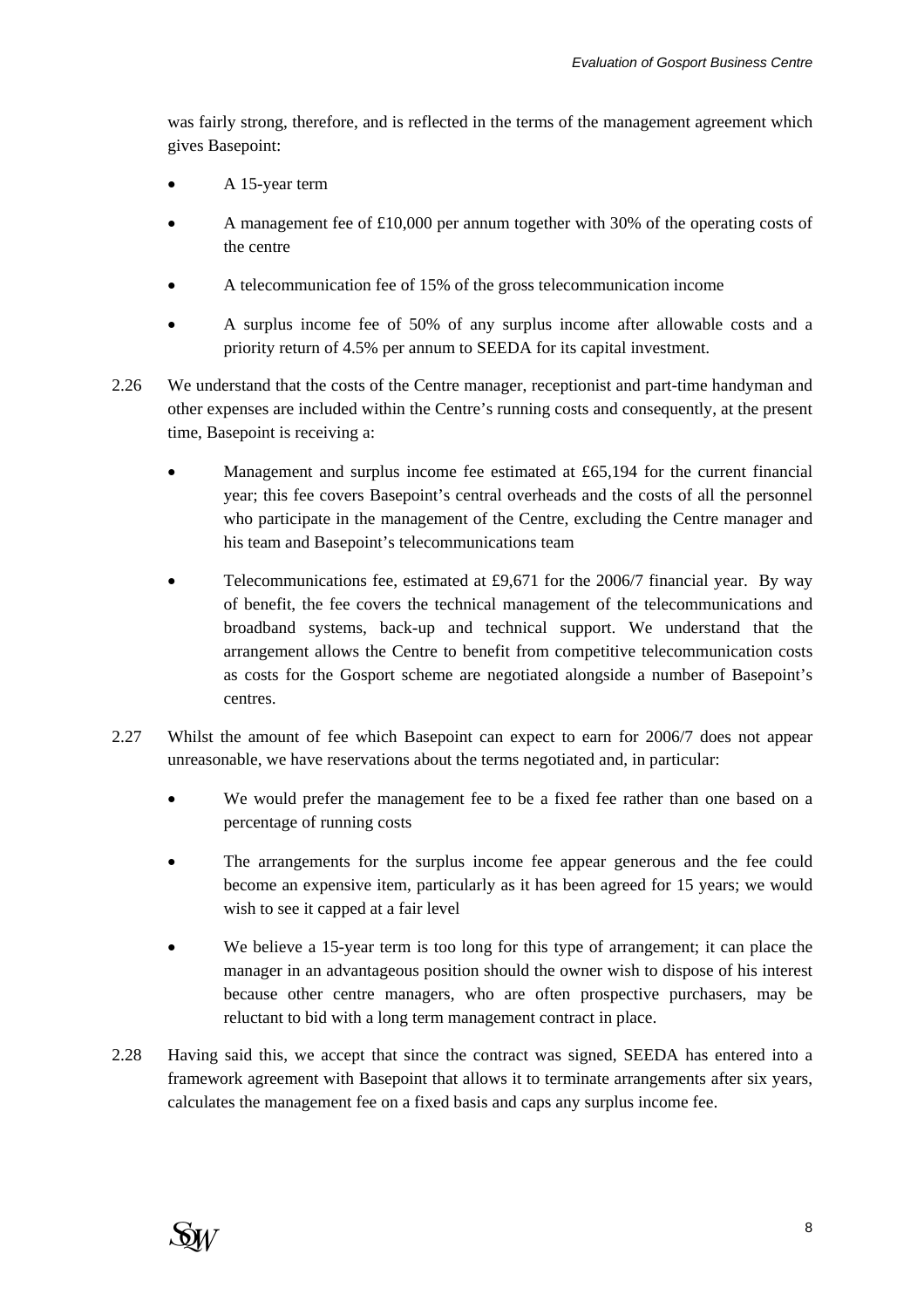### *Recommendation*

*2.29 We recommend that future arrangements should have a limited length of term – five or six years, management fees should preferably be on a fixed basis and incentive fees should be capped; we accept that there can be a need for an additional fee for specific services such as telecommunication.* 

## *Yield*

- 2.30 The 03 Appraisal used a yield of 11%, but since that time yields have hardened as investors have grown more comfortable with low levels of interest rates and there has been an increasing amount of money looking for a 'home' in property.
- 2.31 There is not a long established property investment market for these type of incubator schemes - as there is for shopping centre, offices and business parks. The market tends to be formed by investors looking for a good yield or owner managers of centres who, from their own experience, can see a return over and above the costs of borrowing.
- 2.32 We have applied an up-dated yield of 8.0% on the net income which allows a purchaser to enjoy an increased yield should he succeed in letting the units which are currently vacant.
- 2.33 We have allowed the usual costs of 5.75% to reflect the cost of purchase by a fund or individual and we have used an overall multiplier of four years' purchase to reflect the net value of the income from telecommunications.

## Project costs

<span id="page-9-0"></span>2.34 [Table 2-2](#page-9-0) presents the various components that make up total project costs.

| rable 2-2. Ouspuit Dusiness Centre project costs |                    |                                   |  |  |  |  |
|--------------------------------------------------|--------------------|-----------------------------------|--|--|--|--|
| <b>Item</b>                                      | Appraisal 08.07.03 | <b>Estimated December 2006/07</b> |  |  |  |  |
| Total build cost                                 | 3,080,884          | 3,082,229                         |  |  |  |  |
| Professional fees                                | 354,523            | 334,823                           |  |  |  |  |
| Marketing                                        | 60,000             | 41.471                            |  |  |  |  |
| Finance/legal/land                               | 725,000            | 723,103                           |  |  |  |  |
| Environmental costs                              | 15,000             | 6,280                             |  |  |  |  |
| Total project cost                               | 4,235,407          | 4,187,907                         |  |  |  |  |

Table 2-2: Gosport Business Centre project costs

2.35 In examining the cost side of the appraisal, we group our comments under the headings of build costs, professional fees, marketing costs and finance, legal, land and environmental costs.

### *Build costs*

2.36 Total build costs are now estimated at £3,082,229, close to the figure of £3,080,884 in the 03 Appraisal. We understand the scheme was tendered and let out on a JCT Design Contract.

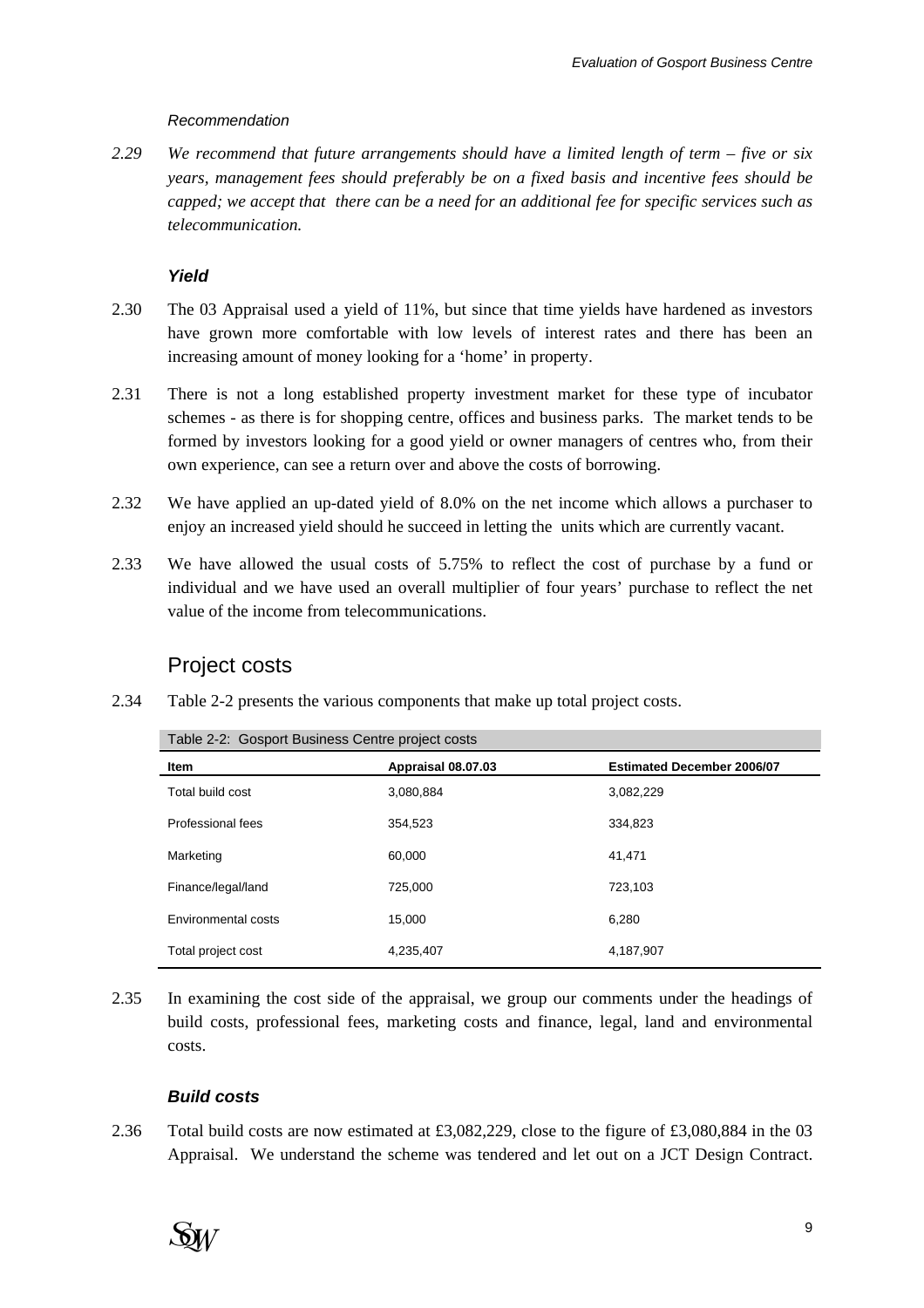The contract sum was known at the time of the 03 Appraisal and clearly the project management of the scheme and the design build approach has helped to:

- keep costs close to budget figures, and
- meet the target times in the construction programme; we understand that the scheme was completed on programme.
- 2.37 Within the total build cost figure, the contract sum of £2,869,000 (shown at Annex C), which contains an element of additional build, represents a cost of around £80 per sq ft for the scheme's gross area of 35,000 sq ft. We believe this is fair value and the price is comparable to other schemes that we have encountered. For example, while working on another project, we have discussed costs with St Modwen Properties Limited who have recently taken an interest in developing and managing small business centres; they report that they are estimating construction costs of between £90 and £100 per sq ft for centres developed to a basic office specification. Spons Architects and Builders Price Book does not give an exact comparison for a building such as Gosport but quotes a current price of between £79 and £105 per sq ft for "ancillary office accommodation attached to factories".

#### *Professional fees*

- 2.38 Professional fees at £334,823 are within the 03 Appraisal figure; £78,500 of fees have been attributed to the building contract, making a fee total (excluding early items referred in PIS 2) of £412,823 or 13.4% of the total build cost. The fees include a fee of 6% for Basepoint which entails "property development services" in addition to normal project management services for procurement and is broadly in line with a framework agreement agreed between Basepoint and SEEDA which we understand was tendered.
- 2.39 We have discussed the management of the professional team with Basepoint and the level of fees paid to the various professionals. We were not present during the procurement period but the scheme appears to have been brought home satisfactorily on time and within budget and the discussions gave us the impression that the professional team had performed well. The fees for the professional team appear to be in line with market rates. In terms of the management structure for the procurement of the building, we understand from Basepoint that the scheme was initially reviewed for SEEDA by the Allen Dadswell Partnership (construction project managers and quantity surveyors). As matters progressed and Basepoint assumed the development and project management of the project on behalf of SEEDA, Basepoint, in line with normal practice, oversaw a professional team of the appropriate disciplines including an architect, engineers, landscape, roofing and fire consultants as well as Allen Dadswell. Again in line with normal practice, we understand there was novation of key members of the team to the building contractor.

#### *Recommendations*

*2.40 The physical procurement of the scheme appears to have gone well and from our discussions we have no particular recommendations to make.* 

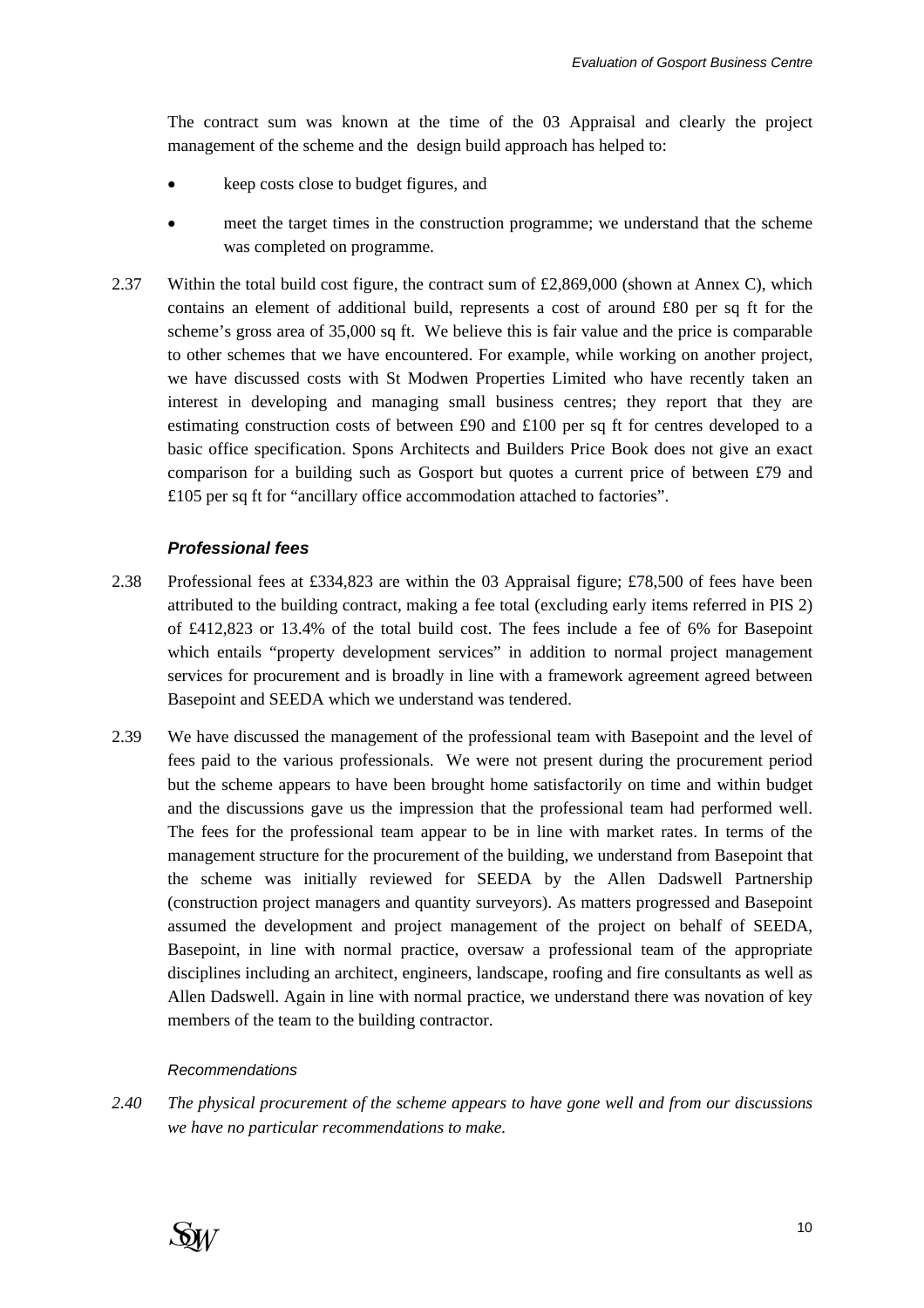### *Marketing costs*

- 2.41 Marketing costs are below the figures in the 03 Appraisal, but do not contain further sums which are available on a revenue basis. We have discussed the marketing with Basepoint who report that the majority of enquiries stem from potential customers driving along the nearby busy road or from the networking activities of the centre manager; these activities are then supplemented by an element of local advertising. In addition, the centre manager keeps specific space requirements under review and recommends any further works, such as sub division, which can assist lettings.
- 2.42 We agree with Basepoint's approach and our experience is that there is limited mileage in expensive advertising for a scheme of the type; the majority of occupiers are normally from close by areas and the main source of enquiries is often the networking activity of the letting staff. We would not wish to second-guess Basepoint on a local issue, but given the level of voids one or two further local marketing initiatives could be considered.

### *Recommendations*

*2.43 Basepoint's approach appears sensible, but given the level of voids they may wish to consider one or two further local advertising initiatives and monitor the results.* 

### *Finance, legal, land and environmental costs*

2.44 The main costs under this head concern the land which remains at £700,000 in both appraisals. Other costs are within the 03 Appraisal figures.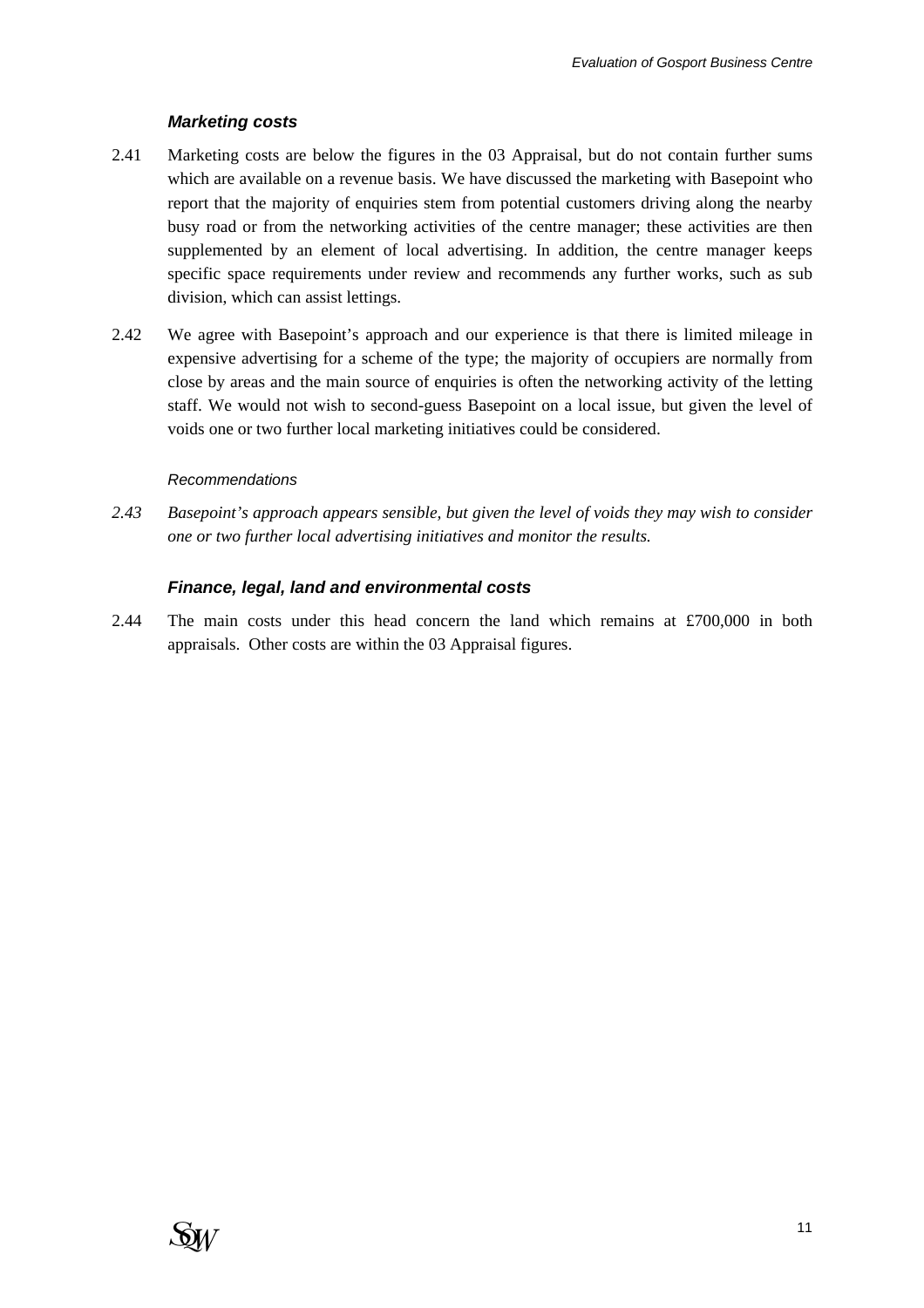# <span id="page-12-0"></span>**3: Company survey**

## Introduction

- 3.1 To understand in more detail what the important and most influential factors have been in the success of the Centre and where there may be opportunities to improve, we have undertaken a postal survey of tenants occupying premises at the Centre and the results are presented in this chapter.
- 3.2 The survey was designed to explore a range of issues, including the following:
	- the types of businesses which are located at the Centre
	- the generation of employment through increasing business size
	- satisfaction with the property and services on offer, and areas for improvement
	- the importance of key factors in company operation and development, and
	- the impact of an alternative location on the business.
- 3.3 The manager at Gosport Business Centre distributed paper versions of the survey to all tenants on the premises which were then returned to SQW within three weeks. A reminder was sent out to all tenants some ten days after the first approach. Of the 49 tenants, 19 responded, yielding a 39% response rate.

## Analysis of the results

### *Business profile*

- 3.4 Looking at the business profile of the respondents in conjunction with the Centre company history database, most of the tenants are either in light manufacturing and construction, financial intermediation, consultancy or the voluntary sector. In addition, there are some small retail or supporting service companies (for example, a hairdressers and beauty salon). At least five of the respondents were start-up companies when they moved to the Centre, while the remainder had occupied premises at the Centre for any time between three and 30 months.
- 3.5 Focusing specifically on the survey respondents, the companies were categorised according to the following table: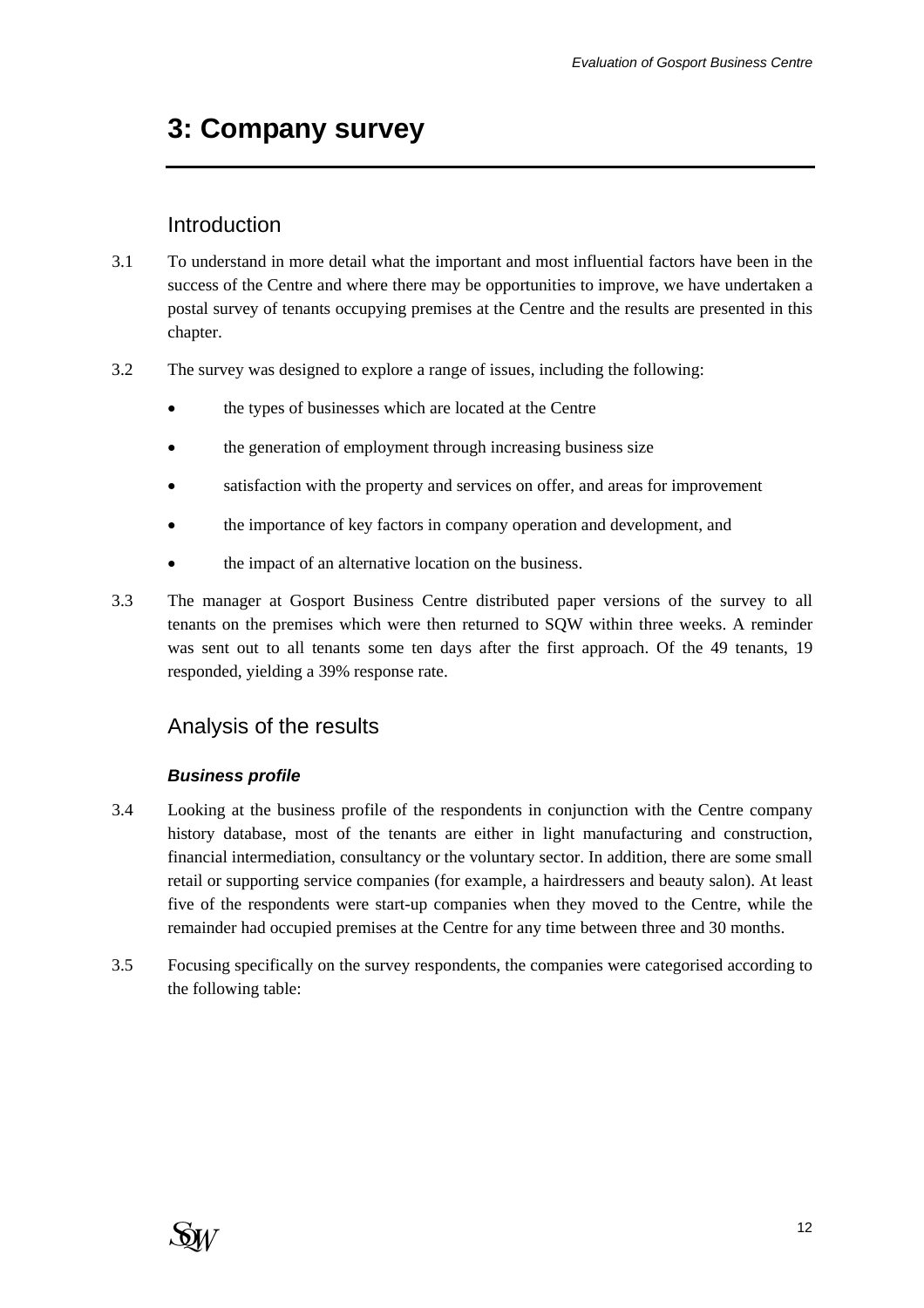| <b>Sector</b>                                                               | No. of respondents |
|-----------------------------------------------------------------------------|--------------------|
| Manufacturing                                                               | 3                  |
| Wholesale and retail trade                                                  | 1                  |
| Construction                                                                | $\overline{2}$     |
| Transport, storage and communication                                        | 0                  |
| Real estate, renting and business                                           | 0                  |
| Financial intermediation                                                    | 3                  |
| Public administration and defence                                           | 1                  |
| <b>Hotels and Restaurants</b>                                               | 0                  |
| Voluntary sector                                                            | 3                  |
| Other (incl. 4 service providers, 1 business support, and 1 internal audit) | 6                  |
| <b>Total</b>                                                                | 19                 |

Table 3-1: Industrial sector of company respondents (16 respondents)

*Source: SQW Company Survey 2006* 

- 3.6 All respondents were micro businesses, employing between one and ten staff. Since starting or relocating their business to the Centre, seven companies had taken on more part-time or full-time staff. Four of these companies had doubled or more than doubled their employee numbers, and coincidently have all been occupying accommodation at the Centre for less than a year and a half.
- 3.7 Tenants were generally very satisfied with the provision offered by the Centre, particularly the quality of finish, electricity and telecommunications. The only areas where more than one respondent commented on some dissatisfaction were regarding the location (not specified why) and the heating. None of the respondents were very dissatisfied with any of the parts of their premises at the Centre.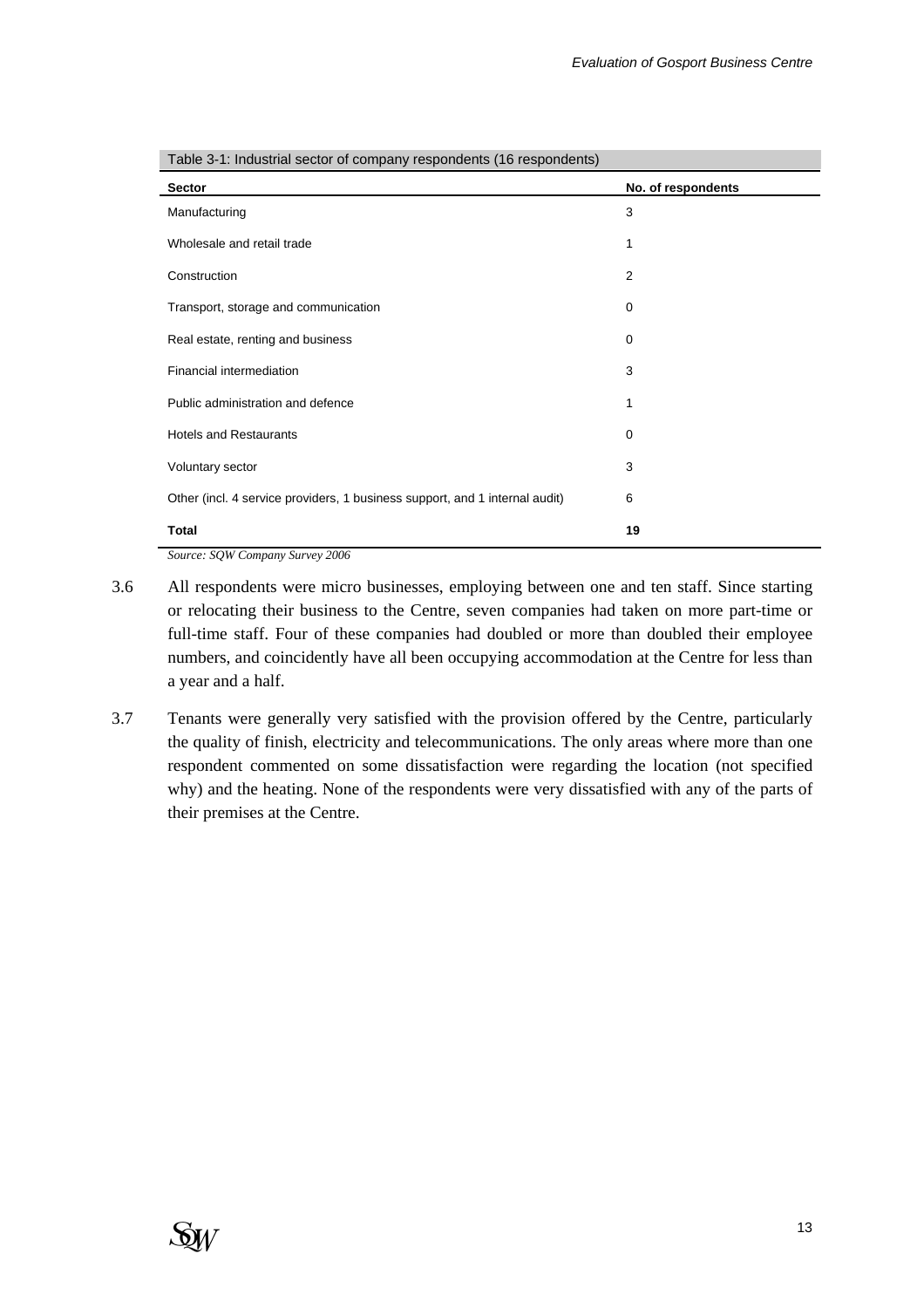|                                  |                         |      |                  |      | <b>Neither</b> | satisfied nor |                     |     | Very         |      | <b>Total</b>   |
|----------------------------------|-------------------------|------|------------------|------|----------------|---------------|---------------------|-----|--------------|------|----------------|
|                                  | Very satisfied          |      | <b>Satisfied</b> |      | dissatisfied   |               | <b>Dissatisfied</b> |     | dissatisfied |      |                |
|                                  | No.                     | $\%$ | No.              | $\%$ | No.            | $\%$          | No.                 | %   | No.          | $\%$ | <b>No</b>      |
| The location                     | 9                       | 47%  | 5                | 26%  | 3              | 16%           | $\overline{2}$      | 11% | $\mathbf 0$  | 0%   | 19             |
| Quality of<br>finish             | 11                      | 58%  | 8                | 42%  | $\mathbf 0$    | 0%            | 0                   | 0%  | $\mathbf 0$  | 0%   | 19             |
| Heating                          | 8                       | 42%  | 8                | 42%  | 1              | 5%            | 2                   | 11% | $\mathbf 0$  | 0%   | 19             |
| Electricity                      | 11                      | 58%  | $\overline{7}$   | 37%  | 1              | 5%            | $\pmb{0}$           | 0%  | $\pmb{0}$    | 0%   | 19             |
| Telecoms                         | 8                       | 42%  | 9                | 47%  | $\overline{2}$ | 11%           | 0                   | 0%  | $\mathbf 0$  | 0%   | 19             |
| Rental and<br>service<br>charges | $\overline{\mathbf{4}}$ | 21%  | 11               | 58%  | 3              | 16%           | 1                   | 5%  | $\mathbf 0$  | 0%   | 19             |
| Communal<br>kitchens             | $\overline{7}$          | 37%  | $\overline{7}$   | 37%  | 4              | 21%           | 1                   | 5%  | $\mathbf 0$  | 0%   | 19             |
| Communal<br>sitting<br>rooms     | 11                      | 58%  | 4                | 21%  | 4              | 21%           | 0                   | 0%  | $\mathbf 0$  | 0%   | 19             |
| Expansion<br>potential           | 7                       | 37%  | 6                | 32%  | 6              | 32%           | $\mathbf{1}$        | 5%  | $\mathbf 0$  | 0%   | 19             |
| Proximity to<br>other<br>tenants | 8                       | 42%  | 8                | 42%  | 3              | 16%           | 0                   | 0%  | $\mathbf 0$  | 0%   | 19             |
| Other $1$                        | 3                       | 16%  | $\mathbf 0$      | 0%   | $\mathbf 0$    | 0%            | 0                   | 0%  | $\mathbf 0$  | 0%   | $\overline{2}$ |

<span id="page-14-0"></span>

|  | Table 3-2: Satisfaction with the service provision at the Centre (16 respondents) |  |  |
|--|-----------------------------------------------------------------------------------|--|--|
|--|-----------------------------------------------------------------------------------|--|--|

*Source: SQW Company Survey 2006* 

- 3.8 When questioned about the services offered at the Centre and whether they were sufficient for their present needs, all tenants responding said that they were indeed sufficient. In terms of possible improvements to these services that may help the operation of their business, two respondents mentioned that out-of-hours access (eg to the board room, vending machine and seating rooms) would be useful, as would an additional small meeting room and conference phone, and standby generators to ensure adequate supply. The proposed rise in service charges was also mentioned as a potential issue.
- 3.9 Specifically, regarding car parking arrangements, most tenants were satisfied with the current provision for both employees and visitors. Two tenants suggested that the car park may be near full capacity because the Centre is not yet fully occupied and one further respondent stated that a number of other larger vehicles currently block spaces which can be problematic.
- 3.10 The flexible lease terms and the pleasant working environment were the most important offerings of the Centre to the tenants. All inclusive charges, on site management, the service package, and the availability of small units were also of some importance for the tenants. Of less importance was the ability to co-locate with like-minded businesses.

l <sup>1</sup> Other included 'the Centre staff', the 'overall appearance, condition and maintenance of the Centre' and 'helpfulness in getting into centre, general advice'.

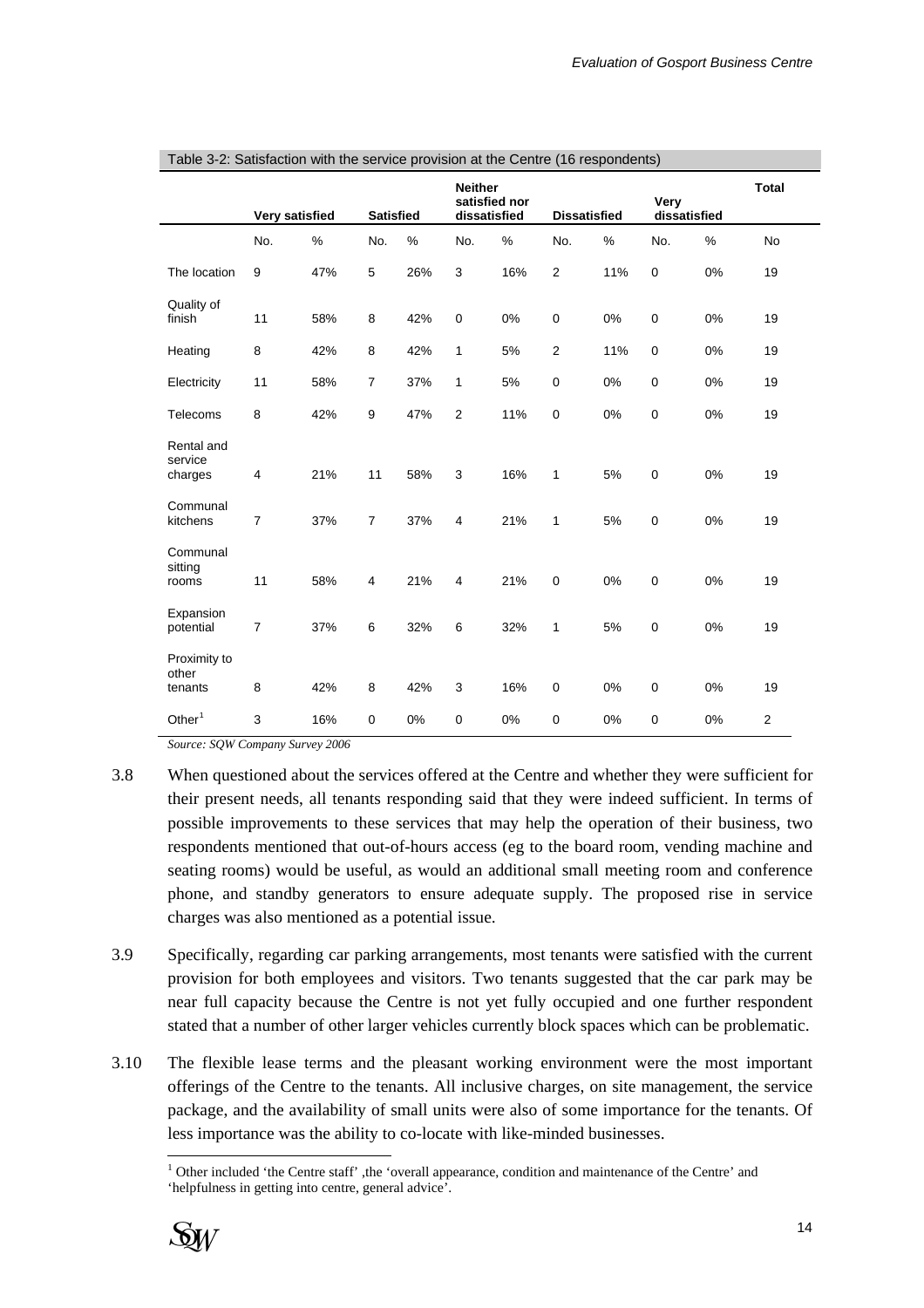|                                                 | Very      |      |                | Some       |                | Little |             |    | Not important | <b>Total</b> |           |
|-------------------------------------------------|-----------|------|----------------|------------|----------------|--------|-------------|----|---------------|--------------|-----------|
|                                                 | important |      |                | importance | <b>Neither</b> |        | importance  |    | at all        |              |           |
|                                                 | No.       | $\%$ | No.            | %          | No.            | %      | No.         | %  | No.           | %            | No.       |
| Flexible terms                                  | 13        | 68%  | 5              | 26%        | 1              | 5%     | $\pmb{0}$   | 0% | $\mathbf 0$   | 0%           | 19        |
| All inclusive<br>charges                        | 10        | 53%  | 9              | 47%        | $\mathbf 0$    | 0%     | $\mathbf 0$ | 0% | $\mathbf 0$   | 0%           | 19        |
| On site<br>management                           | 6         | 32%  | 10             | 53%        | 3              | 16%    | $\mathbf 0$ | 0% | $\mathbf 0$   | 0%           | 19        |
| Pleasant<br>working<br>environment              | 13        | 68%  | 6              | 32%        | $\pmb{0}$      | 0%     | $\mathbf 0$ | 0% | $\mathbf 0$   | 0%           | 19        |
| Co-locating<br>with like-<br>minded<br>business | 2         | 11%  | 6              | 32%        | $\overline{7}$ | 37%    | 1           | 5% | 3             | 16%          | 19        |
| Quality of<br>buildings/site                    | 10        | 53%  | $\overline{7}$ | 37%        | $\overline{2}$ | 11%    | $\mathbf 0$ | 0% | $\mathbf 0$   | 0%           | 19        |
| Availability of<br>small units                  | 9         | 47%  | 8              | 42%        | $\overline{2}$ | 11%    | $\mathbf 0$ | 0% | $\mathbf 0$   | 0%           | 19        |
| Service<br>package                              | 6         | 32%  | 11             | 58%        | 2              | 11%    | $\mathbf 0$ | 0% | $\mathbf 0$   | 0%           | 19        |
| Other $2$                                       | 1         | 5%   | $\mathbf 0$    | 0%         | 0              | 0%     | $\mathbf 0$ | 0% | $\mathbf 0$   | 0%           | $\pmb{0}$ |

<span id="page-15-0"></span>Table 3-3: Importance of provision at the Centre for the tenants (16 respondents)

*Source: SQW Company Survey 2006* 

- 3.11 When asked about alternative premises, current occupiers considered in their move to Gosport Business Centre, or would have done so had premises at this Centre not been available, all responding would have remained in the South East Hampshire area. Two companies suggested Portsmouth or Fareham, and another Southampton, but traffic congestion would have been a problem. Two further respondents suggested they considered the other Basepoint sites at Broadmarsh and Havant, of which the former was considered not to have sufficient car parking, and the latter would have had no impact on the business. One further tenant suggested that they would have probably bought a work unit on the premises next door, on the small industrial unit site. Overall tenants preferred Gosport because of the opportunity to occupy small, modern and attractive units with flexible leases, which were more conveniently located for staff.
- 3.12 Other positive comments businesses made in relation to the Centre was the high level of maintenance which portrays an excellent image to business clients and the helpful management relating to all matters. More negative was the proposed change in electricity service charges adding significantly to license fees and has prompted one company to look for alternative permanent premises. Another suggested that the smoking area located outside the reception does not give a good perception to potential clients or visitors. However, overall tenants appeared happy with their premises and the service provision offered at the Centre.

 2 Other included 'larger units if required in the future'

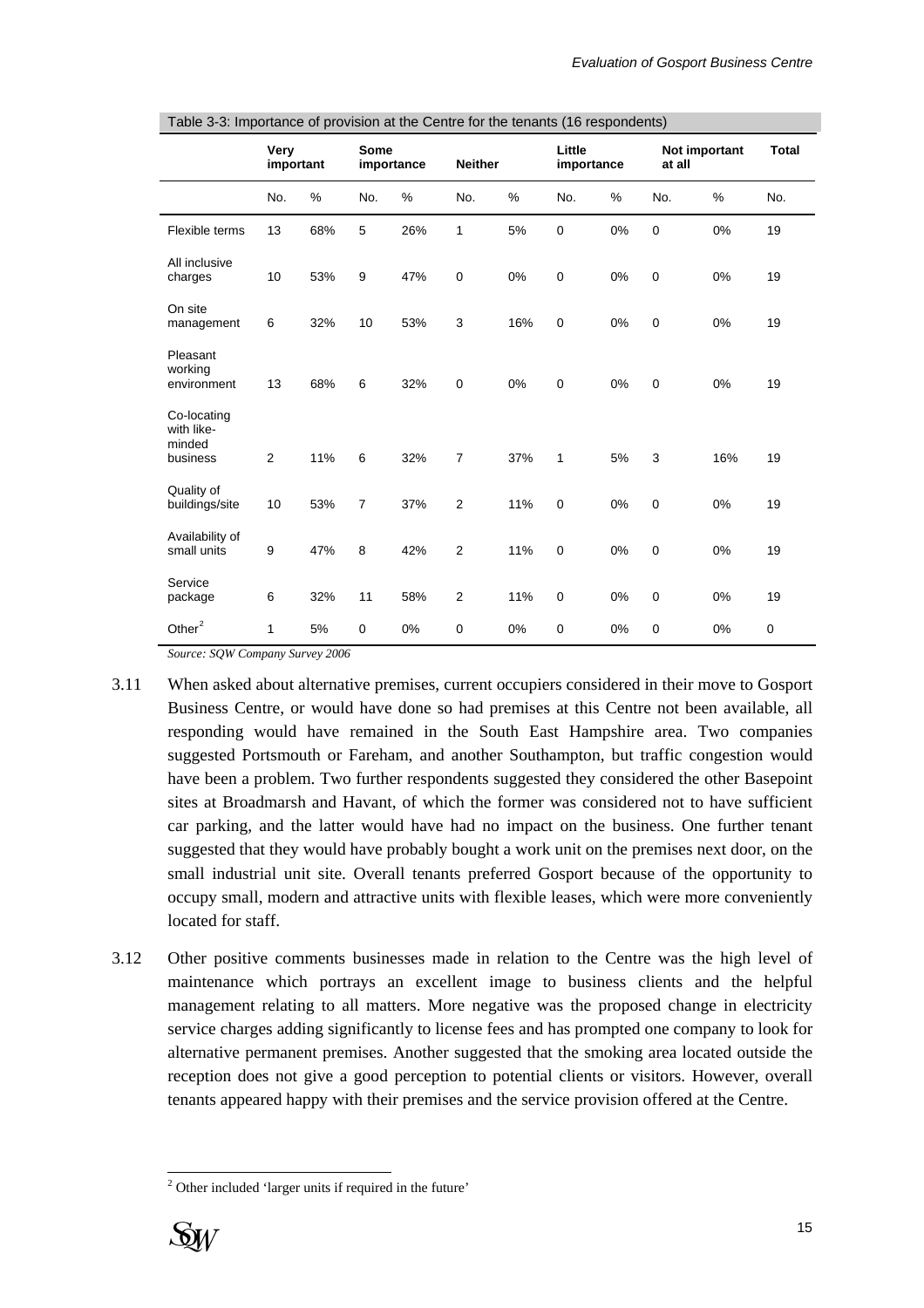# <span id="page-16-0"></span>**4: The Centre's contribution to the Gosport economy and the wider property context**

- 4.1 In order to understand the Centre's wider contribution for the Gosport economy, we undertook a programme of consultations with representatives of economic development intermediaries including:
	- Gosport Borough Council
	- The Harbour Forum
	- Solent Enterprise Hub
	- South East Hampshire Enterprise Agency.

## Awareness of the Centre

- 4.2 There is widespread awareness of the Centre amongst all economic development intermediaries. We were told that the Centre manager is in regular and close contact with a wide range of business support and economic development bodies and is participating regularly in networking meetings. Also, the Centre is being regularly offered as a venue for a wide range of events which helps in the promotion of the Centre's property and services offer.
- 4.3 Being connected widely and well means that intermediaries do pass on enquiries on part of potential small business tenants to the Centre which tends to be the most effective type of promotion and marketing for initiatives of this nature.

## Views on the provision of premises

- 4.4 There is general consensus that the standard of premises is high ("the Basepoint standard"). The location of the Centre, the standard of the common areas and the individual units are all considered to offer a high quality product. Visibility of the Centre from the main road was also commented on favourably, both from the point of view of the tenants (where it was considered as being helpful for marketing and promotion) as well as from the point of view of the Centre itself where visibility was also seen to contribute to the marketing of the Centre and to help to make a statement on Gosport's ambitions.
- 4.5 There were somewhat conflicting views as to whether the Centre's standard was higher than it needed to be (and therefore more expensive). Some opinions were expressed saying that a cheaper, less specified Centre would probably have filled up more quickly and that there continued to be a gap in the provision of cheaper units. According to this school of thought, Gosport Business Centre was not appropriate for young start-up businesses moving into their first business premises but was more targeted at companies with a successful trading history who wanted to grow and develop.

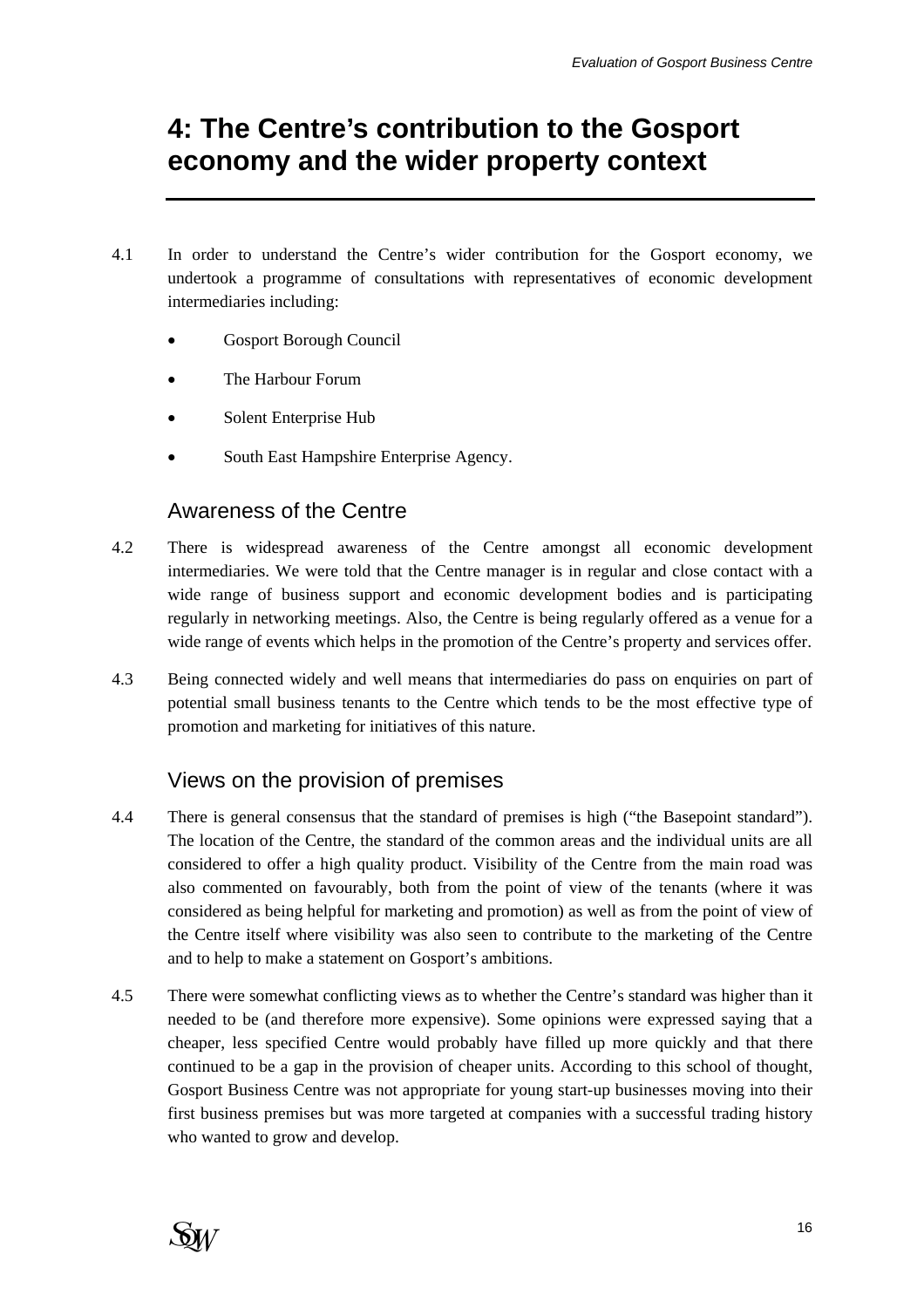- 4.6 Others argued that there was need for a "ladder of accommodation" and Gosport Business Centre was a "step up" from cheaper business premises such as, for instance, the Sanderson Centre. These consultees argued that Gosport needed both, a "cheap and cheerful" product for businesses with very low margins as well as a better quality scheme for higher value added businesses with ambitions to grow and that Gosport Business Centre offered the better quality option.
- 4.7 Yet another view was that the Centre had been viewed as expensive in its early days and had been compared with the cheap offer at other developments, in particular the Sanderson Centre; however, over time, Gosport Business Centre had become more established in the market and the quality it offered had been seen as being worth the higher rent by potential tenants.
- 4.8 One other set of comments related to the fact that the Centre had attracted a somewhat peculiar mix of businesses, including a nail bar and a voluntary organisation. While some consultees felt this collection of businesses added to the overall interest of the Centre, others thought that it might deter quality businesses to locate to the Centre and that it might be one reason why the office space had taken longer to fill up than the workshop units. In our opinion, a number of these quasi retail uses can add to the attractiveness of the Centre by providing services to tenants as well as increasing footfall. However, we would wish the number to be limited and not increase it beyond what the Centre has already attracted.

## Views on the provision of services

4.9 While none of the consultees felt in a position to provide detailed feed-back, the general consensus was that the Centre's service provision was of high quality. In particular, the Centre was maintained at a very high standard and always looked clean and tidy, in particular in the common areas.

## Has the Centre helped start-up businesses?

- 4.10 Reflecting the difference in views as to whether the Centre's property offer was appropriate for the needs of Gosport, there were also variations in the assessment as to whether the Centre had helped start-up businesses. Some argued that, given the relatively high level of rentals, the Centre did not offer space appropriate for the needs of small and young companies and was more appropriate for mature businesses.
- 4.11 Others argued that there was clear evidence that the Centre had supported start-up businesses (for example in the case of Flight Data Services) and intermediaries were often referring startup businesses to the Centre. The flexible license arrangements were seen to offer excellent conditions for young businesses because they did not have to commit themselves to a long lease in a situation were their future was still uncertain.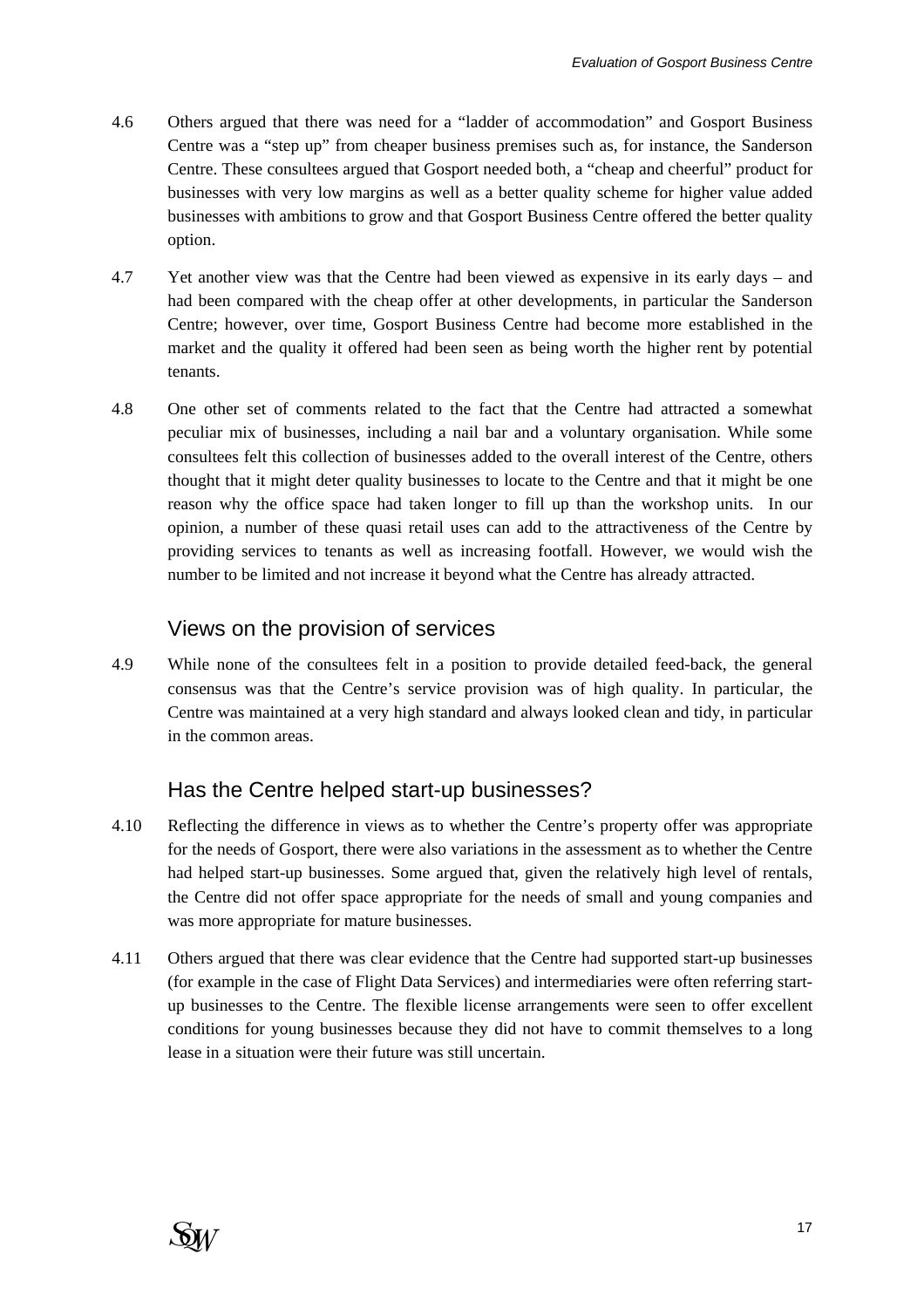## Has the Centre helped established small and medium sized businesses

4.12 There was agreement that the Centre offered an excellent environment for established small and medium-sized businesses from Gosport and its wider environment. For these companies – as well as for the younger start-up businesses – the flexibility of a license fee was seen as an excellent mechanism to help with business performance.

## Additionality – would the Centre have happened without public sector support

4.13 There was widespread consensus that the nature of the business environment in Gosport meant that without public sector support, the Gosport Business Centre would not have been developed. Gosport's traditional role as a location for Ministry of Defence activities had meant that business premises were in short supply and the lack of quality businesses meant that there had been little incentive for private sector developers to build speculative units.

## Where do businesses graduate to

4.14 Given that the Centre had not been in operation for very long, it was still seen to be early days to say too much as to where businesses were graduating to. There was mention of the units behind Gosport Business Centre which would provide expansion space for some businesses. Some consultees wondered whether companies reaching a certain size would prefer to move out of Gosport altogether, to be closer to centres of activity including Fareham and Southampton.

## Has the Centre started to change the perception of Gosport

4.15 Opinions on this issue were divided. Some thought it was asking too much for a Centre of this nature and of such short duration to contribute to changing the perception of Gosport as a business location. Others felt strongly that given its quality, visibility and success in attracting both start-up and established businesses, the Centre has indeed started to change the perception of Gosport as a business location. These consultees argued that it was only through small steps that this perception would eventually change.

## Data analysis

- 4.16 We were given data by on the total number of companies that had occupied Gosport Business Centre since 2004. Of those 80 companies:
	- 29 had been start-ups and 51 had been established businesses
	- 43 had come from Gosport, nine from Fareham. five from Portsmouth, five from Southampton and the rest from a mixture of locations, some close to Gosport such as Lee-on-Solent and Portchester, and some as far afield as Eastleigh and Manchester
	- The majority of companies had moved in 2005 (42); 18 had moved arrived in 2004 and 20 in 2006

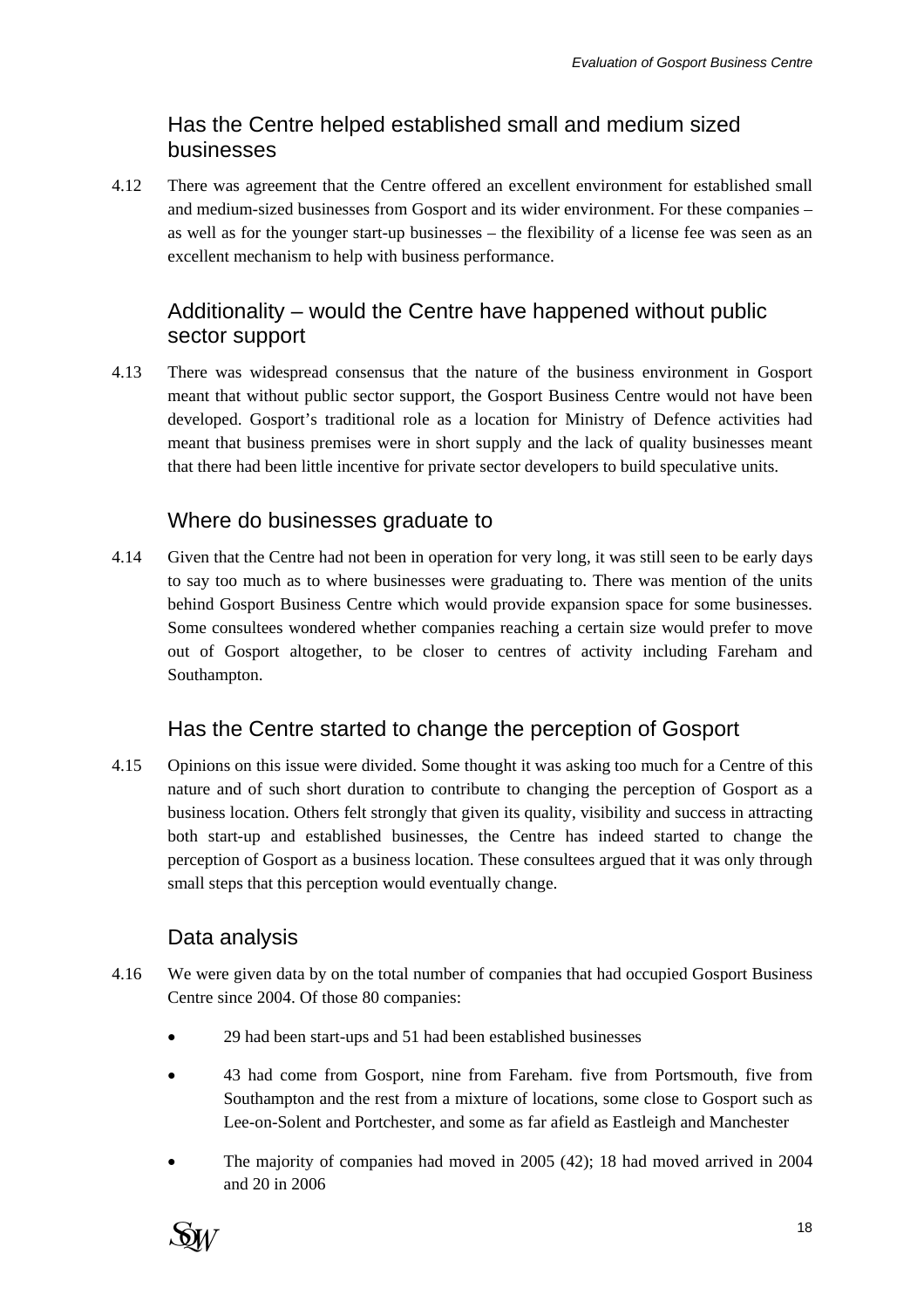- On average, companies have been staying in the Centre for just under 13 months
- Of the 80 companies, 36 have moved out of the Centre; two of those left in 2004, 19 in 2005 and 15 in 2006
- Established companies have been staying for just over 13 months
- Start-up businesses have been staying for just under seven months
- Companies employ an average of three people.

## Achievement against targets

- 4.17 The Stage 2 Appraisal submission for Gosport Business Centre specified the following outputs (all over a three year period):
	- iobs created: 106
	- new businesses created or attracted to the region that begin trading : 45
	- new businesses created or attracted to the region sustained for 12 months : 36
	- businesses located in/using the facilities of the incubator units funded by SEEDA: 135
	- businesses leaving these facilities and moving into alternative premises or second phase facilities: 54
- 4.18 Gosport Business Centre does not systematically collect data that would allow to check back on whether output targets have been met. On the basis of the database of previous and current tenants at the Centre, the following can be concluded:
	- current and previous **start-up** tenants are employing at total of **60** people; some of these jobs would have been captured elsewhere in Gosport (alternative premises and home-working) and it is very difficult to unpack the Centre's contribution to this total; however, given the feed-back we have obtained from wider intermediaries and tenants, we are confident that the Centre did play a role in securing a significant proportion of these jobs; we estimate that about half of the 60 jobs **(30**) can be counted towards target achievement
	- established companies (current and previous tenants) are associated with a total of **115** employees; in the absence of firm evidence on how many of these jobs can be directly attributed to the Centre's support, we estimate that about one third of these jobs can be counted towards target achievement, giving us some **35** additional jobs to be counted towards output achievement
	- this would make for a total about **65** jobs associated with the Centre over a **two** year period. Keeping in mind that the Centre is only 70% occupied at present and there is one further year to go in the three year period, we consider the Centre to be well on track to achieve the job targets.

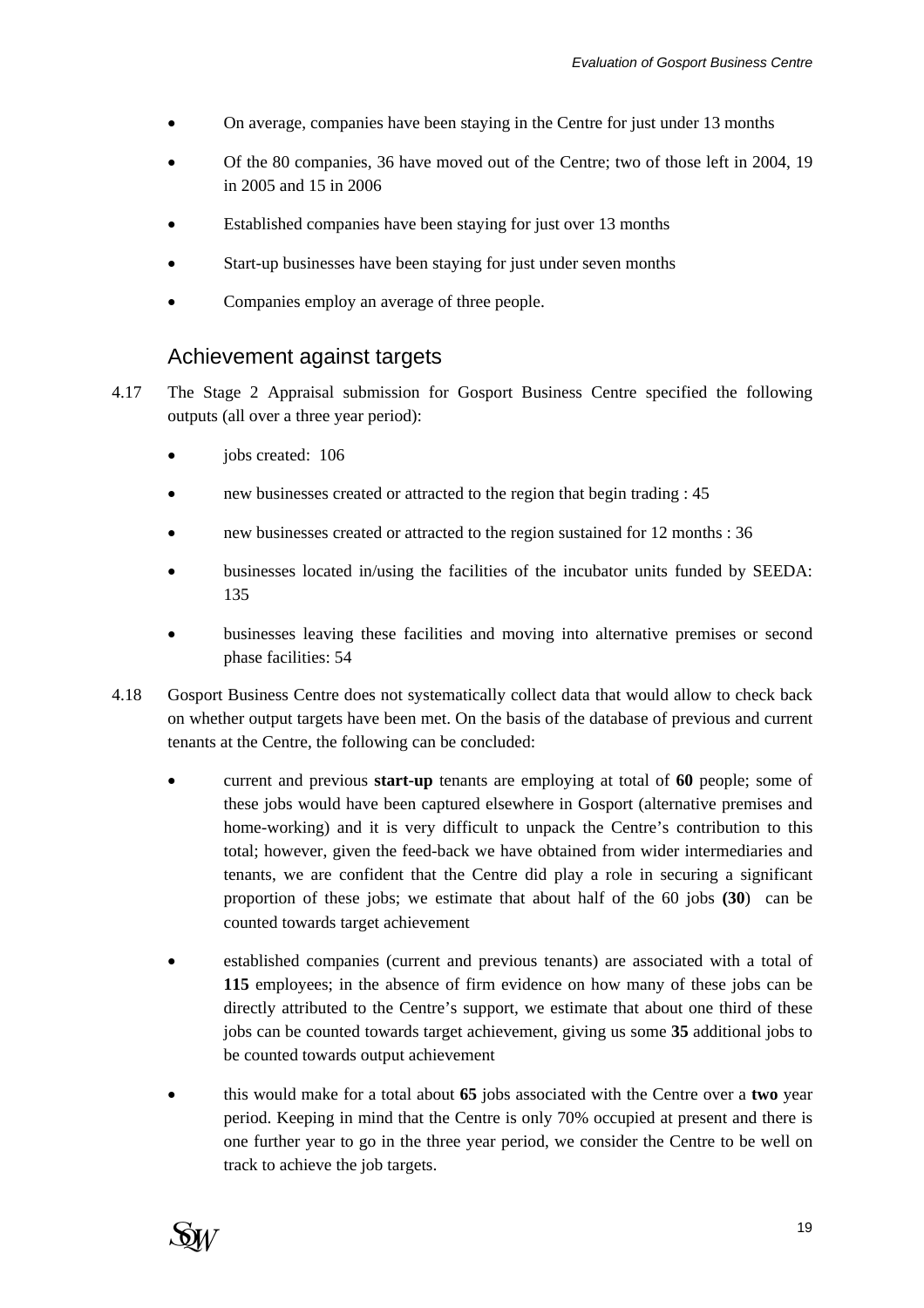## Competing property

- <span id="page-20-0"></span>4.19 We were given site of a report by Vail Williams prepared on behalf of Basepoint and SEEDA.<sup>[3](#page-20-0)</sup> The report looked at an area along the south coast from Havant (including Waterlooville) to Southampton and identified over 20 small business unit schemes in this area, potentially more if all small office suites were taken into account. However, not all of them were considered to be in direct competition with the then proposed Gosport scheme because they varied in character and the nature of their market offering.
- 4.20 The distribution of schemes was summarised by Vail Williams as follows:
	- A concentration of centres at each end of the M27, especially in Portsmouth and Southampton
	- An evident gap between the two
	- Chilworth Science Park, Southampton and Haslar Marine Technology Park, Gosport with a specialised offer
	- Fareham Enterprise Centre dominating the northern end of Gosport but at the time largely let
	- Gosport was otherwise seen to be short of business accommodation, especially of a modern standard.
- <span id="page-20-1"></span>4.21 As part of our review, we updated information on competing property and our findings are summarised in [Table 4-1](#page-20-1) below.

| Table 4-1: Competing schemes  |                              |                                               |                                                                                                        |                   |
|-------------------------------|------------------------------|-----------------------------------------------|--------------------------------------------------------------------------------------------------------|-------------------|
|                               | <b>Total</b><br><b>Space</b> | Rental<br>rates                               | <b>Fully inclusive rent</b>                                                                            | Occupancy<br>rate |
| <b>Basepoint Centres</b>      | sq ft                        | per<br>100sq ft<br>per wk<br>exclude<br>s VAT |                                                                                                        | %                 |
| <b>Gosport</b>                | 25,508                       |                                               | Including business rates, some services<br>excluding electricity/phone/broadband                       | 78%               |
| Office (no airconditioning)   |                              | £50.85                                        |                                                                                                        |                   |
| Office (with airconditioning) |                              | n/a                                           |                                                                                                        |                   |
| Office (mezzanine)            |                              | £41.67                                        |                                                                                                        |                   |
| Light industrial              |                              | £38.46                                        |                                                                                                        |                   |
| Southampton                   | 32,595                       |                                               | Incl. business rates, service charges,<br>maintenance, gas and water. Excl<br>electric/phone/broadband | 93%               |
| Office (no airconditioning)   |                              | $-£55-60$                                     |                                                                                                        |                   |

<sup>&</sup>lt;sup>3</sup> Gosport Enterprise Centre : Research prepared on behalf of Basepoint plc and SEEDA by Vail Williams Research. Contact : Simon Ward



l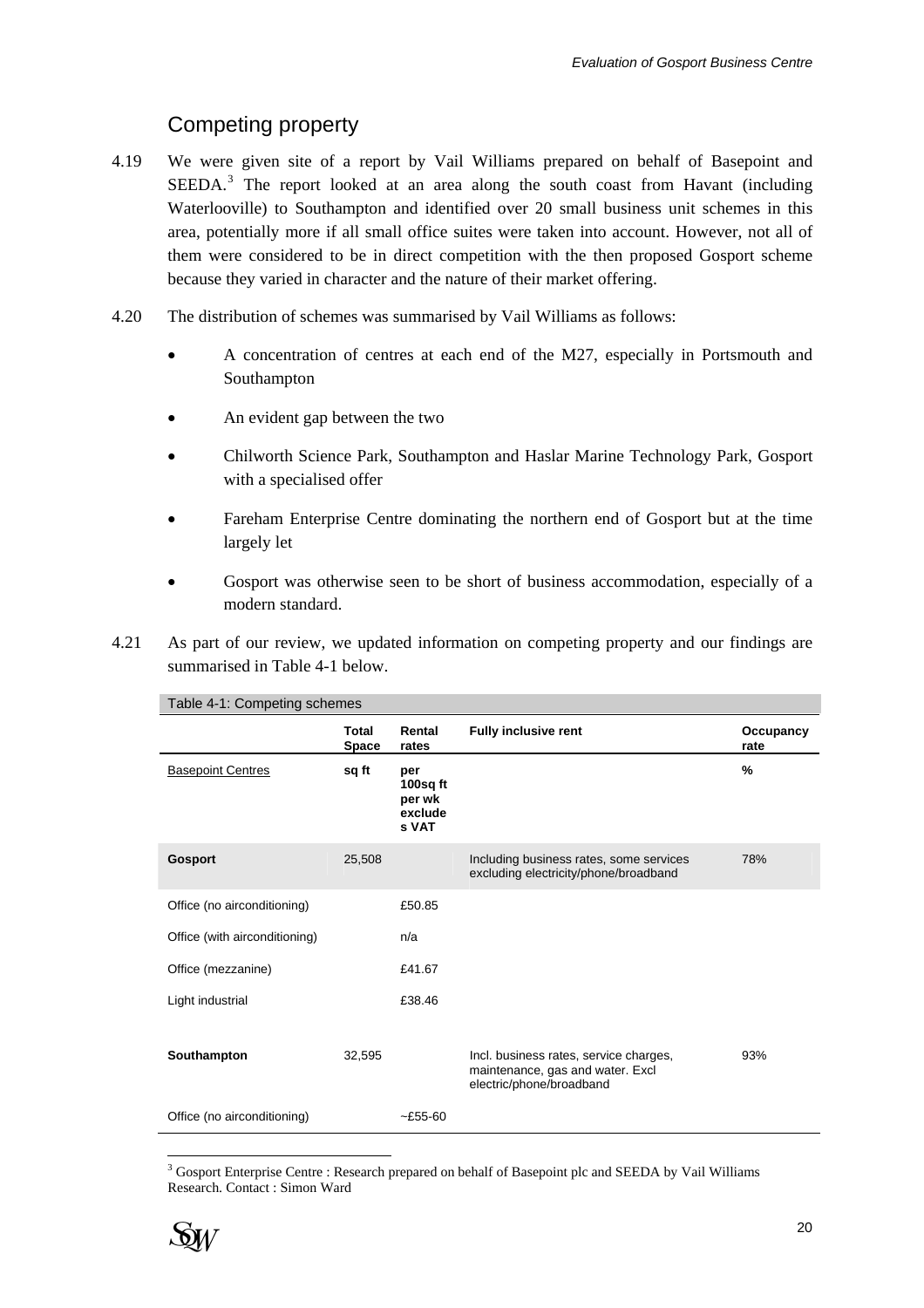|                                               | Total<br><b>Space</b> | Rental<br>rates | <b>Fully inclusive rent</b>                                                                                                                | Occupancy<br>rate |
|-----------------------------------------------|-----------------------|-----------------|--------------------------------------------------------------------------------------------------------------------------------------------|-------------------|
| Light industrial                              |                       | $-£35-40$       |                                                                                                                                            |                   |
| Havant (Broadmarsh)                           | 24,975                |                 | Including business rates, some services<br>excluding electric/phone/broadband                                                              | 100%              |
| Office (no airconditioning)                   |                       | £43.95          |                                                                                                                                            |                   |
| Office (with airconditioning)                 |                       | £47.30          |                                                                                                                                            |                   |
| Light industrial                              |                       | $-£35.00$       |                                                                                                                                            |                   |
| <b>Waterlooville (Brambles)</b>               | ?                     |                 | Including business rates, some services<br>excluding electric and gas                                                                      | 2%                |
| Office                                        |                       | £53.30          |                                                                                                                                            |                   |
| Portsmouth Business Centres - Council - owned |                       |                 |                                                                                                                                            |                   |
| <b>Challenge Centre</b>                       |                       |                 | Includes business rates, rent and water, not<br>electricity and telephones                                                                 | 100%              |
| Office (370 sq ft)                            |                       | £28.90          |                                                                                                                                            |                   |
| Light industrial (370 sq ft)                  |                       | £28.90          |                                                                                                                                            |                   |
| <b>Enterprise Centre</b>                      |                       |                 |                                                                                                                                            | 100%              |
| Industrial (359 sq ft)                        |                       | £32.80          |                                                                                                                                            |                   |
| Industrial (1138 sq ft)                       |                       | £28.04          |                                                                                                                                            |                   |
| <b>Victory Centre</b>                         |                       |                 | Includes business rates, rent and water, not<br>electricity and telephones                                                                 | 76%               |
| Office (356 sq ft)                            |                       | $-E29.28$       |                                                                                                                                            |                   |
| Light industrial (800 sq ft)                  |                       | $-£20.00$       |                                                                                                                                            |                   |
| The Sanderson Centre                          |                       |                 |                                                                                                                                            |                   |
| Office (1800 sq ft)                           |                       | $-E10.58$       |                                                                                                                                            |                   |
| Office (238 sq ft)                            |                       | $-£10.50$       |                                                                                                                                            |                   |
| <b>Eastleigh Business Centre</b>              |                       |                 | An all inclusive monthly charge, VAT exempt,<br>covers rent & rates, heating, electricity,<br>maintenance & repairs and building insurance |                   |
| Office (306 sq ft)                            |                       | $-£53.68$       |                                                                                                                                            |                   |

4.22 One of the most interesting points to make concerns occupancy levels where there is quite significant variation and the Gosport Centre is at the lower end of the occupancy spectrum.

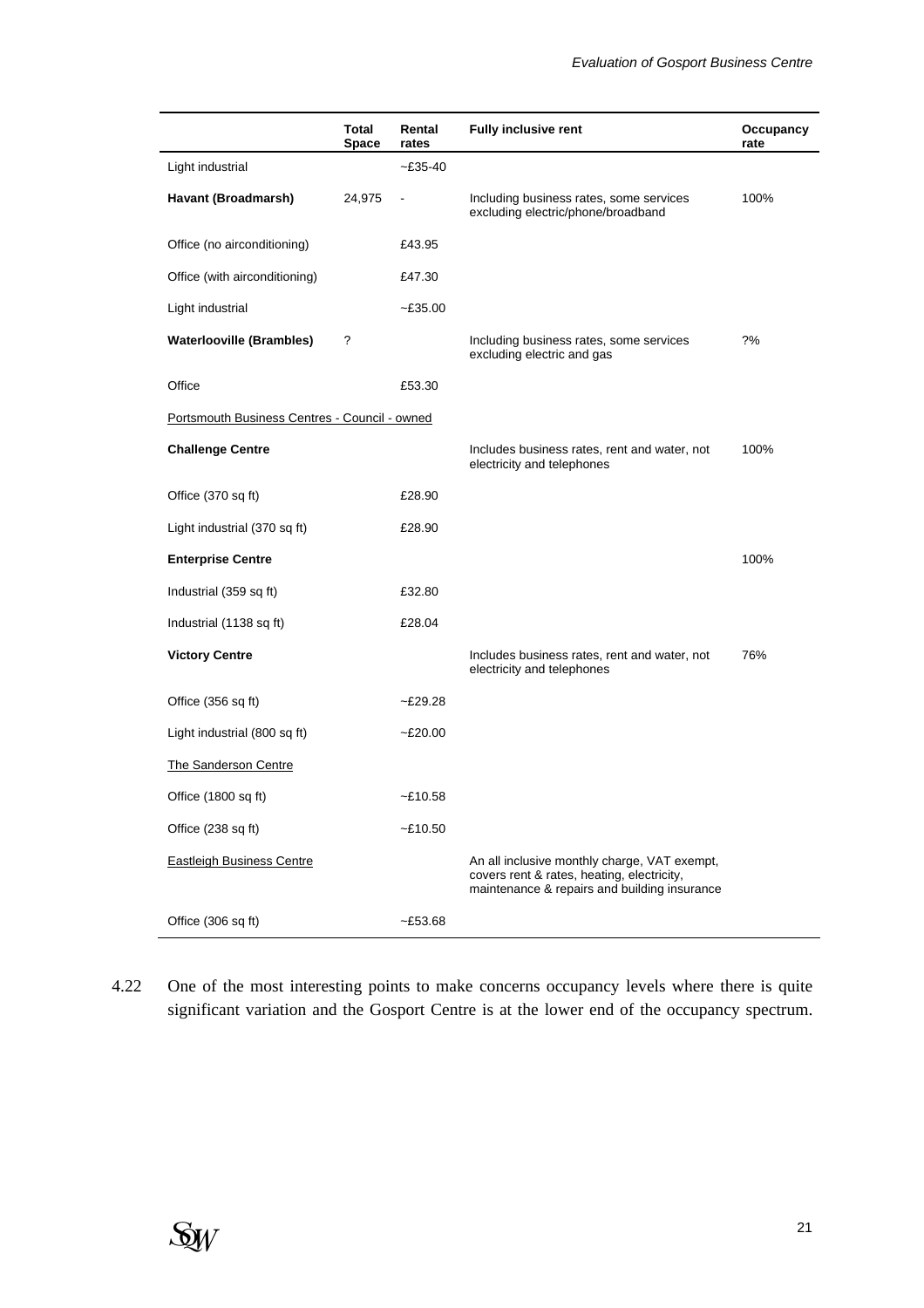#### 4.23Table 4-2 below summarises Gosport Business Centre's own review of how it compares with other centres in the sub-region.

Table 4-2: Business Centres in the local area: how does Gosport Business Centre compare?

|                                      | <b>GOSPORT</b><br>business<br>centre                                      | PARALLEL<br><b>BUSINESS CENTRES</b><br>(Cams Hall) | start fareham                                         |                                              | <b>Sanderson</b><br>Business Centre                  |
|--------------------------------------|---------------------------------------------------------------------------|----------------------------------------------------|-------------------------------------------------------|----------------------------------------------|------------------------------------------------------|
| Terms                                | 14 days notice to leave.                                                  | One months notice to leave.                        | One months notice to leave.                           | One months notice to leave                   |                                                      |
| Deposit                              | 5 weeks rent                                                              | Two months rent                                    | One months rent                                       | Two months rent                              |                                                      |
| Rents                                | <b>All inclusive</b>                                                      | All inclusive                                      | All inclusive                                         | All Inclusive                                |                                                      |
| Access                               | 24/7                                                                      | 24/7                                               | 24/7                                                  | 24/7                                         | 24/7                                                 |
| <b>Example Office</b><br>Rental      | $210$ sq ft<br>£125 pw                                                    | £400 per desk<br>per month                         |                                                       | £420 per desk<br>per month                   | 238 sq ft<br>£100 pm                                 |
| <b>Virtual Office</b><br>Agreement   | £60:00<br>Per month                                                       | £150:00<br>Per month                               | £109.25<br>Per month                                  | £115:00<br>Per month                         |                                                      |
| Mail Handling for<br>virtual offices | <b>Forwarded at cost</b>                                                  | £35:00 per month plus postage<br>costs.            |                                                       | Postage plus 20% admin<br>charge             |                                                      |
| <b>Fax Service</b>                   | 30p per page outgoing/incoming                                            | £10:00 per month                                   | From 25p per page outgoing.<br>10p per page incoming. | No charge for incoming                       | From 80p per page outgoing.<br>35p per page incoming |
| Photocopying                         | 10p per copy (1-100)<br>8p per copy (101 - 300)<br>6p per copy (over 300) |                                                    | 10p per copy<br>1-999 copies                          | 10p per copy<br>1-500 copies                 | 7p per sheet<br>1-250 copies                         |
| Internet                             | 2Mb Broadband<br>£15 - £60 per month                                      |                                                    |                                                       | 512K connection<br>£74.70 per desk per month |                                                      |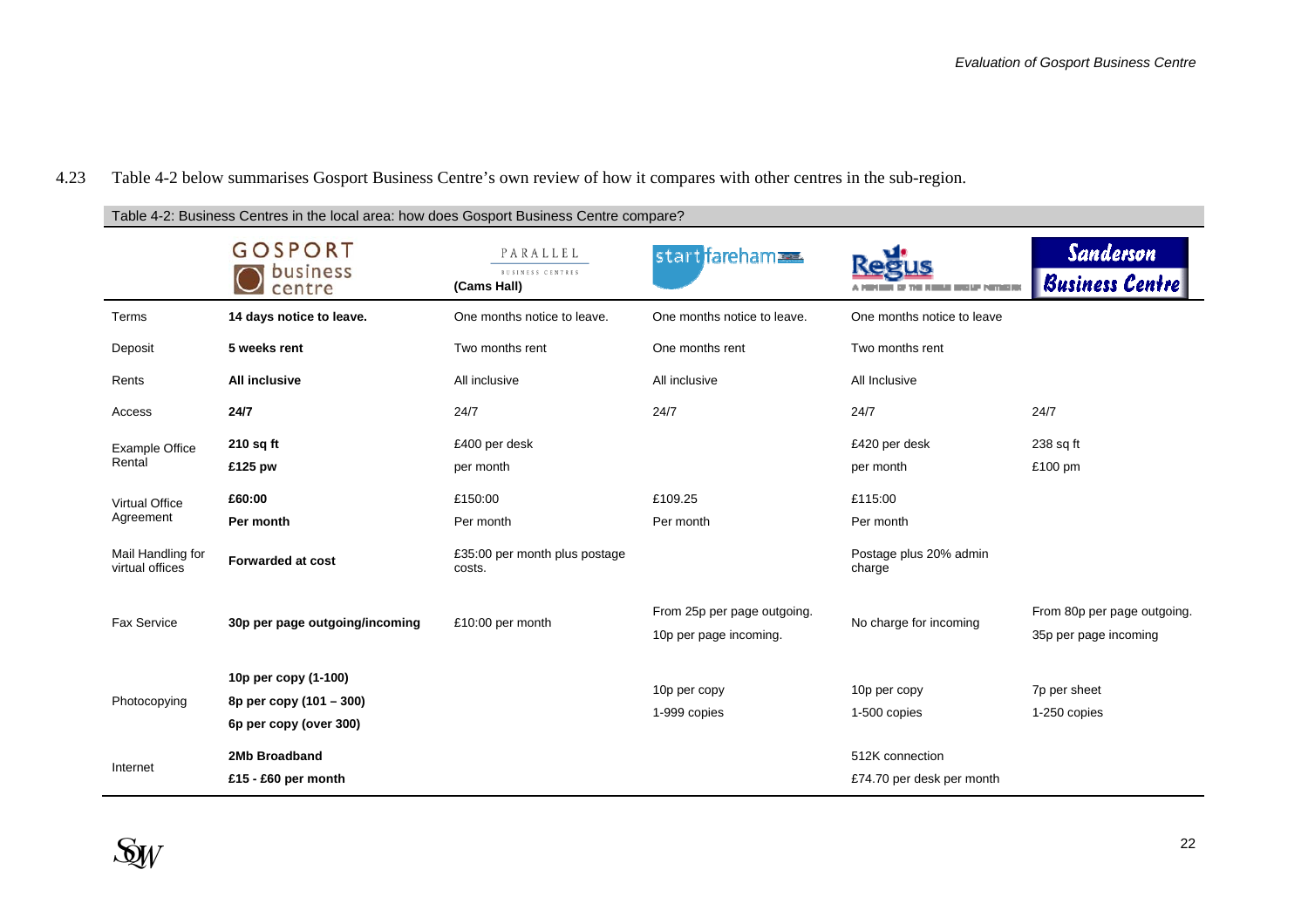|                                                | <b>GOSPORT</b><br>business<br>centre                     | PARALLEL<br>BUSINESS CENTRES<br>(Cams Hall) | start fareham                     | <b>BELLE NETAER</b>                           | <b>Sanderson</b><br>Business Centre |
|------------------------------------------------|----------------------------------------------------------|---------------------------------------------|-----------------------------------|-----------------------------------------------|-------------------------------------|
| Telephone<br>Charges                           | From £13:50<br>per 4 weeks                               |                                             | £11.50<br>per month               | £99 one off set up fee                        | Standard BT charges                 |
| Telephone<br>Handsets                          | Included in rental                                       |                                             | £15:00 per handset<br>per month.  | £74.70 per handset per<br>month               | Self Supply                         |
| Analogue line for<br><b>FAX</b> services       | £13.50 per month                                         |                                             |                                   | £30 per month plus £50 set<br>up fee          |                                     |
| Call Charges                                   | From 6p<br>per minute                                    |                                             | Standard BT charges               | Standard BT charges                           | Standard BT charges                 |
| Voicemail                                      | Included                                                 | £25:00<br>per month                         |                                   | Included                                      |                                     |
| Answering<br>Service                           | From £35:00<br>per month by external service<br>provider | £120:00<br>per month                        |                                   | Included                                      | Not Available                       |
| Call Forwarding                                | No charge apart from call charge                         | £115:00 per month plus call<br>charges.     |                                   | Included                                      |                                     |
| Car Parking                                    | Free, allocation per unit                                | Free, allocation per desk                   | Free                              | Free, allocated                               | Free                                |
| Security                                       | <b>CCTV</b><br>and overnight patrols                     | <b>CCTV</b>                                 | <b>CCTV</b>                       | <b>CCTV</b>                                   |                                     |
| <b>Meeting Room</b><br><b>Hire For Tenants</b> | £10:00<br>per hour                                       | From £15:80<br>Per hour                     | From £37:05<br>Per person per day | £9 per person per hour or<br>£39 for full day | Not Available                       |
| <b>Meeting Room</b><br>Hire for Non            | £15:00                                                   | From £30:00                                 | From £15:00                       |                                               | Not Available                       |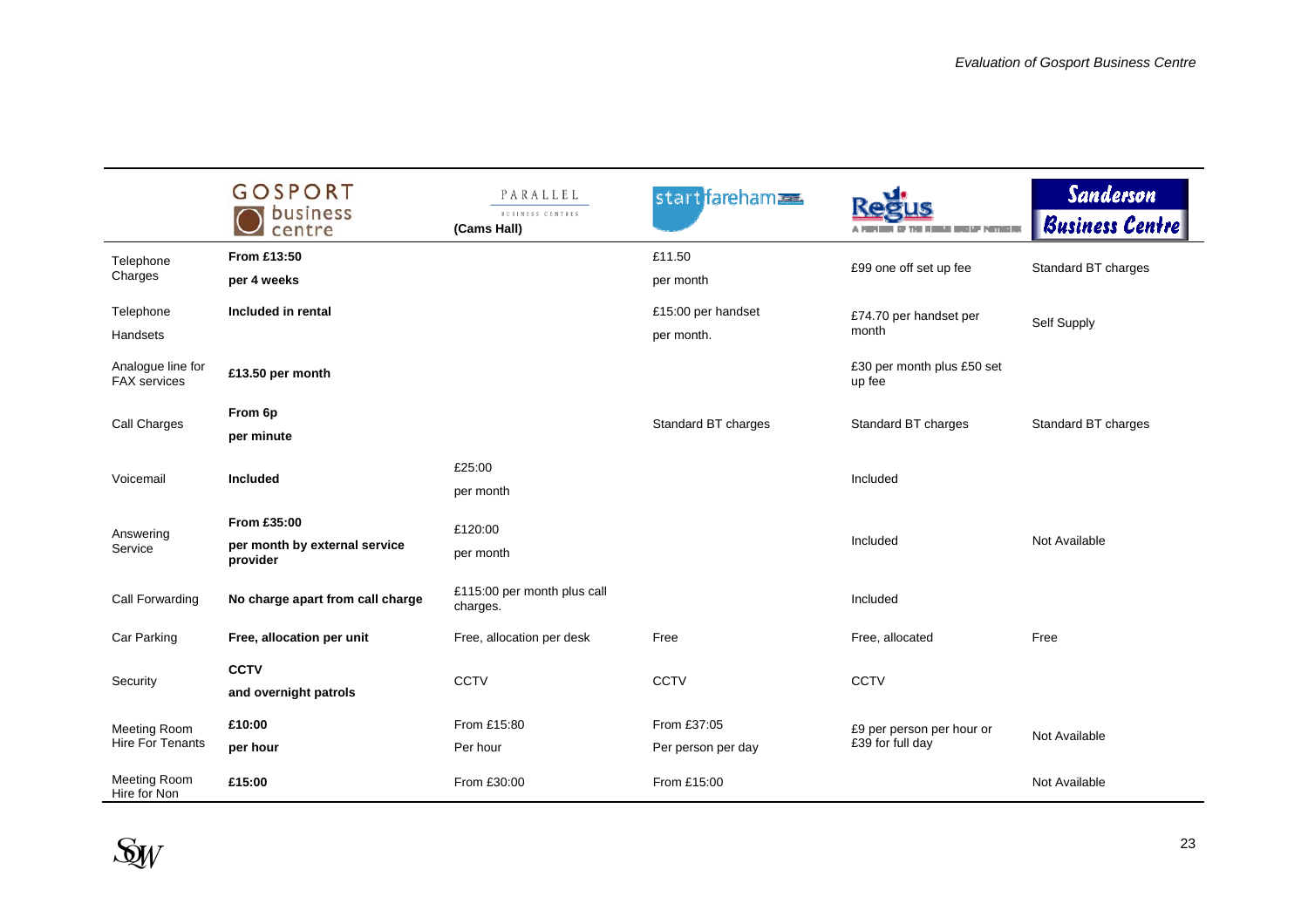|          | <b>GOSPORT</b><br>business<br>centre         | PARALLEL<br>BUSINESS CENTRES<br>(Cams Hall) | start fareham    | <b>Regus</b><br>A NEW WAY OF THE RESIDE SHOULD INTOKEN | <b>Sanderson</b><br><b>Business Centre</b> |
|----------|----------------------------------------------|---------------------------------------------|------------------|--------------------------------------------------------|--------------------------------------------|
| Tenants  | per hour                                     | Per hour                                    | Per hour         |                                                        |                                            |
| Coffee   | £5:00<br>per Jug with biscuits               |                                             | £5:00<br>Per Jug | Included                                               | Not Available                              |
| Handyman | Free on request for low level<br>maintenance |                                             |                  | £25 per hour                                           |                                            |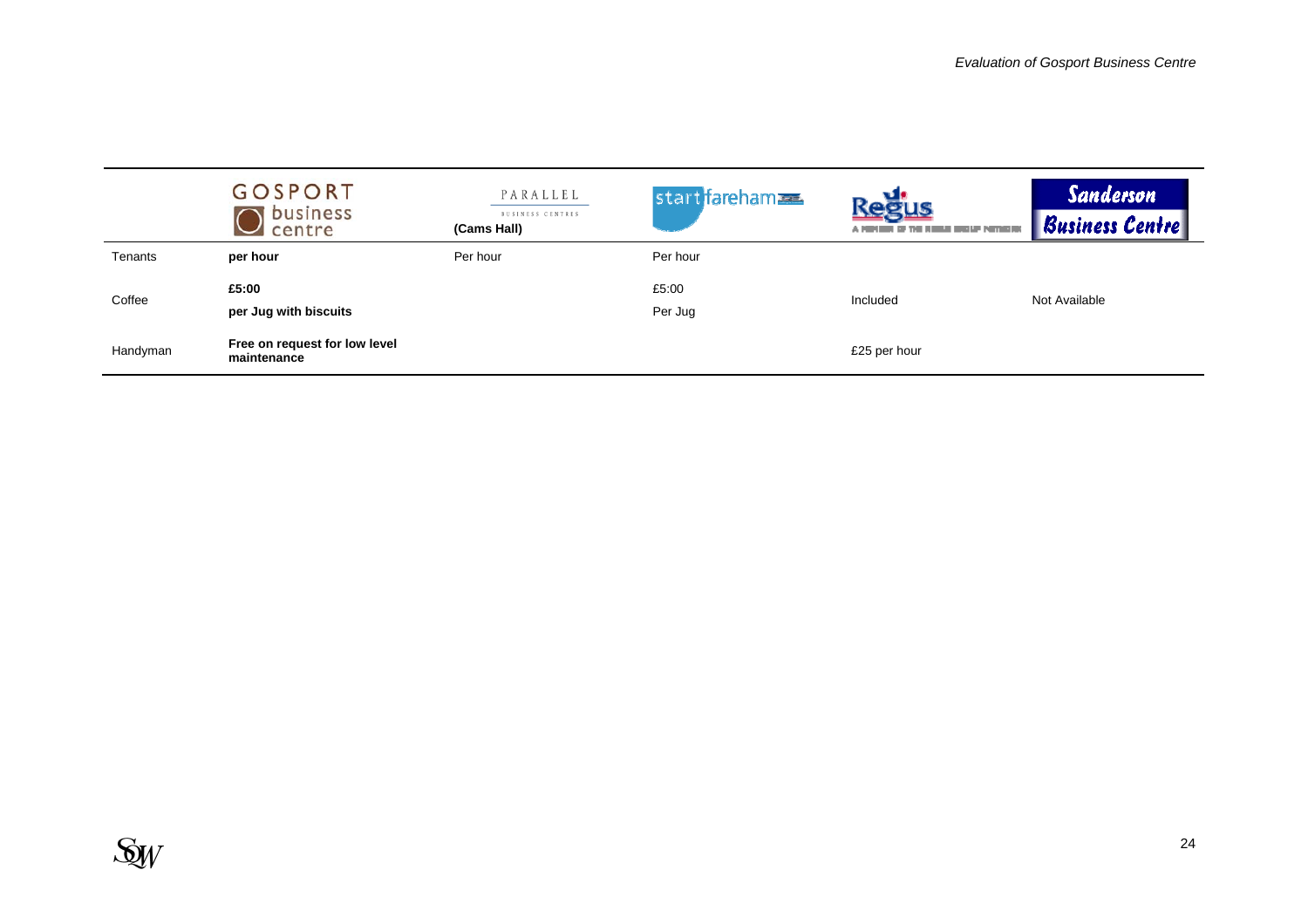# <span id="page-25-0"></span>**5: Summary, conclusions and recommendations**

- 5.1 Tenants at Gosport Business Centre were generally very satisfied with the provision offered by the Centre, particularly the quality of the finish and access to electricity and telecommunications. The only areas where more than one respondent commented on some dissatisfaction were regarding the location (not specified why) and the heating. None of the respondents were dissatisfied with any of the parts of their premises at the Centre.
- 5.2 When questioned about the services offered at the Centre and whether they were sufficient for their present needs, all tenants said that they were indeed sufficient. In terms of possible improvements, out of office access (eg to the board room, vending machine and seating rooms) would be useful as would be an additional small meeting room and conference phone and small generators to ensure adequate supply. The proposed rise in the service charge was also mentioned as a potential issue.
- 5.3 Regarding car parking arrangements, most tenants were satisfied with the current provision for both employees and visitors. Two tenants suggested that the car park may be near full capacity because the Centre is not yet fully occupied and one further respondent stated that a number of other larger vehicles are currently blocking spaces which can be problematic.
- 5.4 The flexible lease terms and the pleasant working environment were the most important offerings of the Centre to its tenants. All-inclusive charges, on site management, the service package and the availability of small units were also of importance to clients..
- 5.5 Other positive comments businesses made in relation to the Centre was the high level of maintenance which portrays and excellent image to business clients and the helpful management relating to all matters. More negative was the proposed change in electricity service charges adding significantly to license fees, prompting one company to look for alternative permanent premises.

## Financial centre performance

- 5.6 We encountered some difficulties in identifying the "master appraisal" which would appear to be the appropriate benchmark to record performance. In consequence, there was a fall in the estimated value of £515,504 between different appraisals, increasing the gap in the development value accordingly.
- 5.7 Gross income of £582,868, assuming all units are income producing, is slightly below the forecast figure of £608,860. Estimated voids, which were taken as being 15% are running at around 23%, We understand from the discussions with Basepoint that the workshops have let well as have the smaller units but that there has been a resistance to larger units; some work on sub division has been carried out and the position will be kept under review.
- 5.8 We would not be critical of performance at this stage. It is always difficult to estimate the exact size of units in untried schemes such as Gosport and there appears to be a reasonable chance that the occupancy could reach the target 85% in due course,

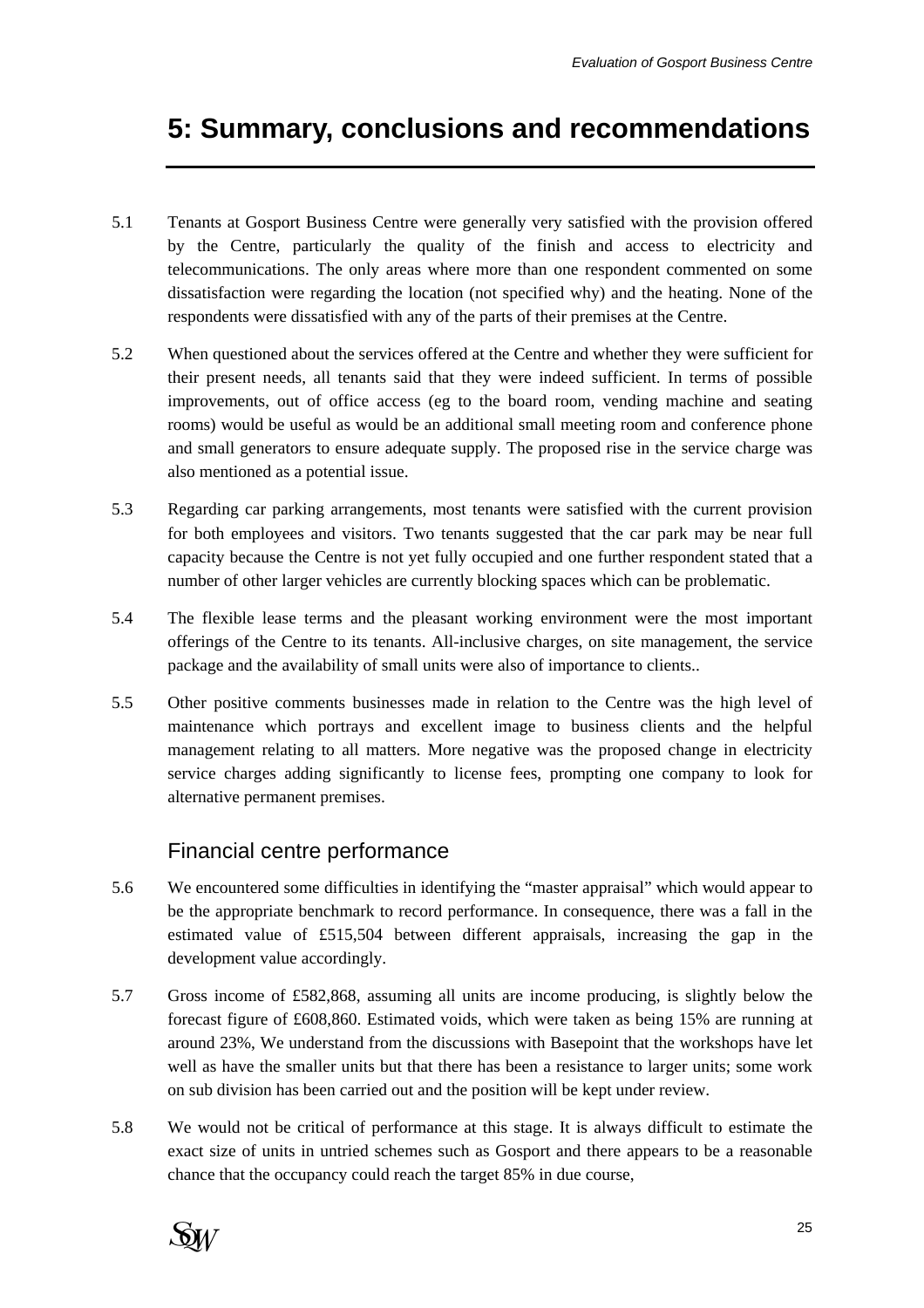- 5.9 There appears to have been an underestimate of Centre running costs and management-related costs. We have discussed this with Basepoint and agree that some elements of the difference can be attributed to gas and electricity prices and other small items. However, the main reason for the increase in costs in the 2005 appraisal appears to be an under-provision for running costs and an assumption perhaps that these could accommodate Basepoint's management fee; in practice, the cost of the management fee has been offset by a reduction in the surplus income fee.
- 5.10 In terms of the management fee, we have reservations about the terms that have been negotiated. While the amount of fee Basepoint can expect to earn in 2006/07 does not appear unreasonable, we would prefer the management fee to be a fixed fee rather than one based on a percentage of running costs. Moreover, for future arrangements we would recommend a limited length of term (about five or six years) rather than the 15 years in this case.
- 5.11 The physical procurement of the scheme appears to have gone well and from our discussions we have no particular recommendations to make.
- 5.12 Costs for building and professional fees have been in line with estimates. Marketing costs are below the figures in the original appraisal. While we consider Basepoint's approach to marketing sensible, given the level of voids some local marketing initiatives may be worth considering.

## The wider impact on Gosport

- 5.13 There was a high level of awareness of the Centre amongst economic development intermediaries and both the standard of premises and services was considered favourably and we share this view.
- 5.14 There was some debate as to whether premises were actually too expensive for Gosport's needs and whether the relatively low level of occupancy reflected the high license fees. On the one hand, there was felt to be a gap in the market for high quality premises; on the other hand, it was argued that cheaper space was snatched up quickly and the demand was still not satisfied. Our view is that it is good to have a 'ladder of accommodation' in every location and in Gosport's case, this needs to include a high quality product as well as lower level provision.
- 5.15 The mixture of tenants (workshops, offices and "walk in") was considered by some as being interesting while others felt it was not serving either group well and a more focused approach would be more appropriate. Our view is that the balance between offices, workshops and retail-style units is about right. If anything, it might have been advantageous to subdivide the larger office units where take-up has not been very quick into smaller units.
- 5.16 In terms of additionality, it was felt that a product of the quality of Gosport Business Centre would not have happened without public sector intervention and some felt that, due to its high visibility and high standard, it had started to make a noticeable impact on Gosport as a business location. We endorse this view.

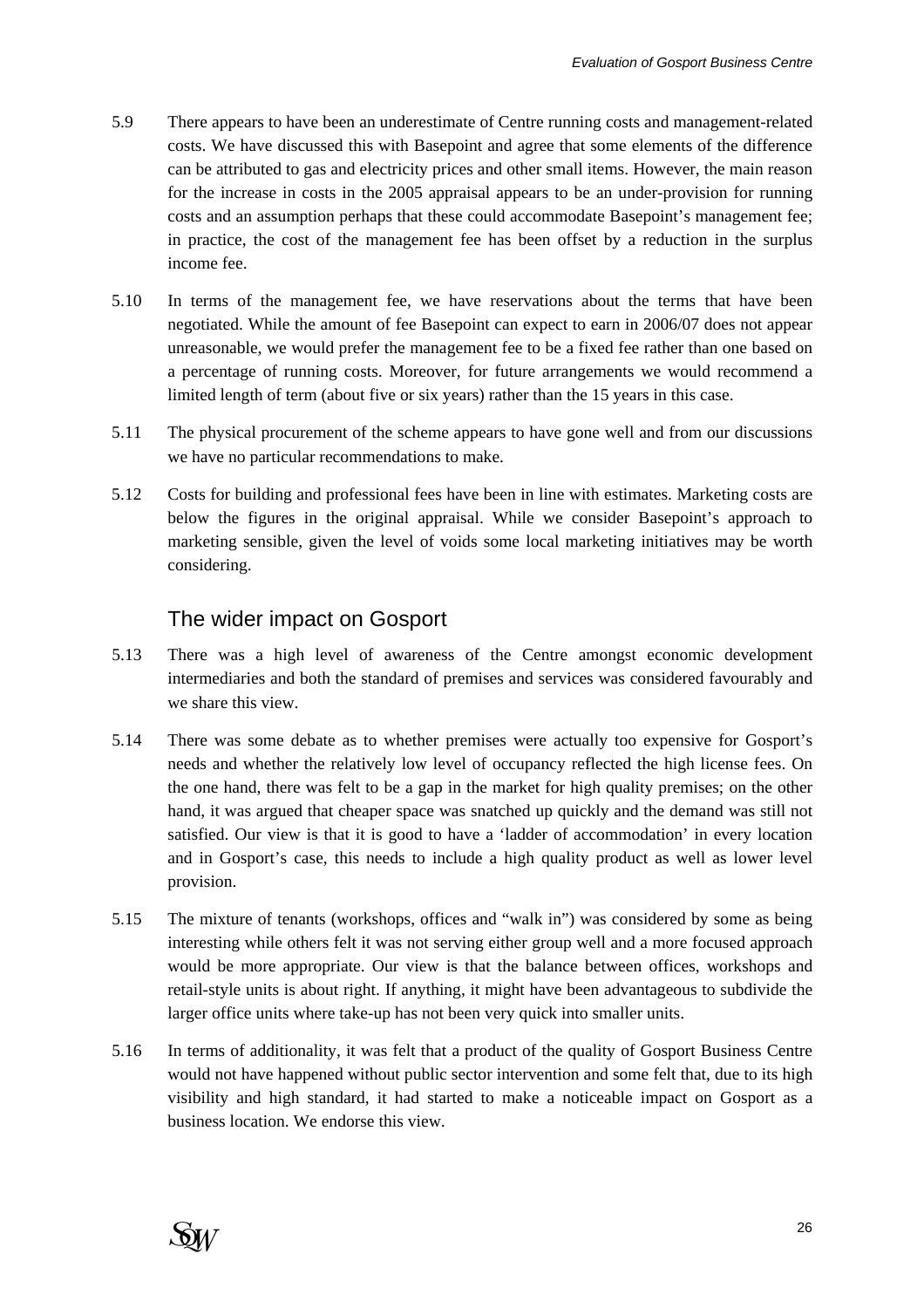# <span id="page-27-0"></span>**Annex A: The brief and SQW's response**

**[COMMERCIALLY](mailto:Commercially) SENSITIVE** 

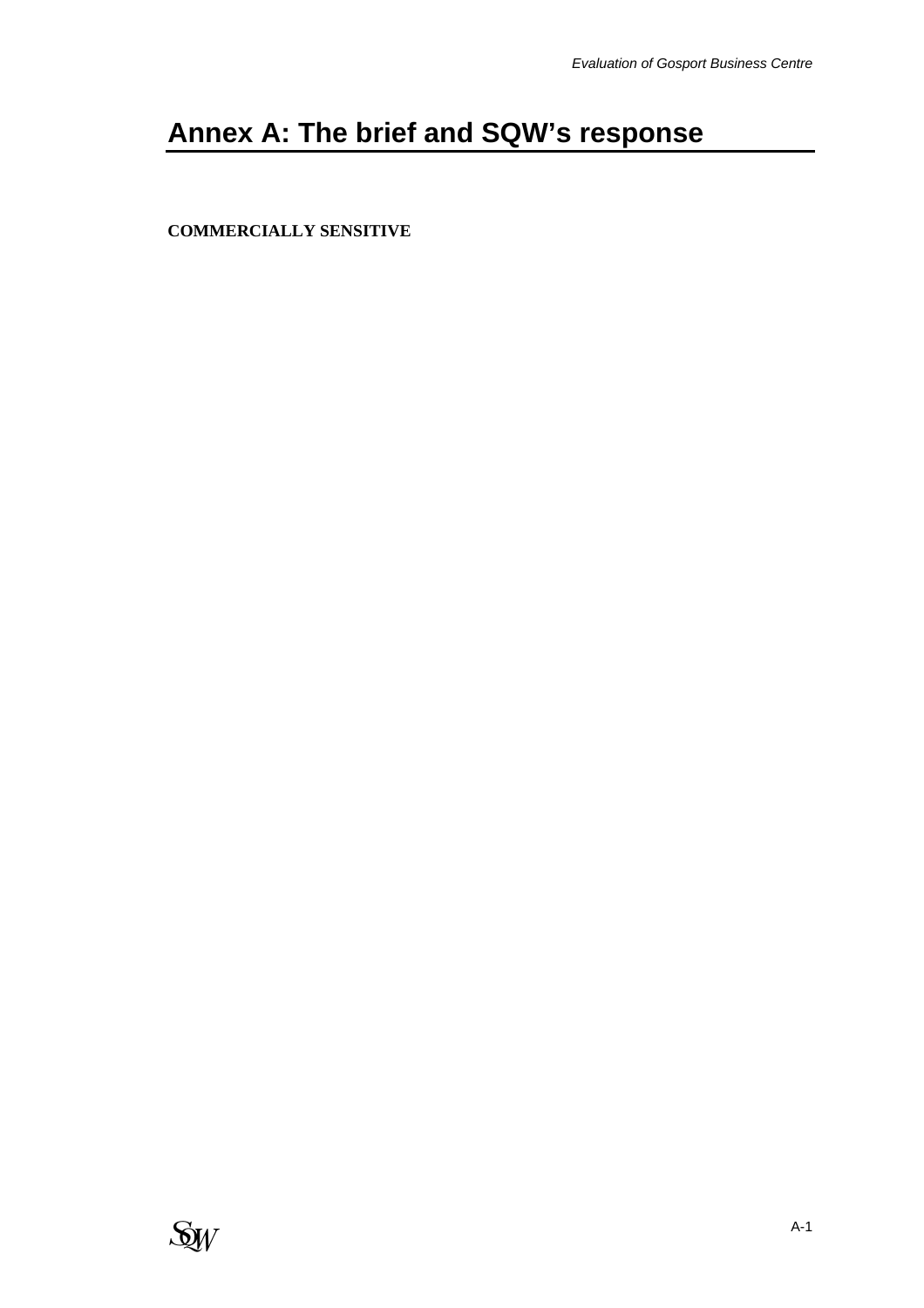# **Annex B: List of consultees**

| Table B-1 : Consultees                    |                                    |  |  |
|-------------------------------------------|------------------------------------|--|--|
| <b>Name</b>                               | Organisation                       |  |  |
| Nick Smith                                | Basepoint plc                      |  |  |
| <b>Phil Stansfield</b>                    | Basepoint plc                      |  |  |
| Liza Smith                                | Harbour Economic Forum             |  |  |
| Lynda Dine (Economic Development Officer) | Gosport Borough Council            |  |  |
| <b>Arthur Monk</b>                        | Solent Enterprise Hub              |  |  |
| <b>Tim Austin</b>                         | South East Hants Enterprise Agency |  |  |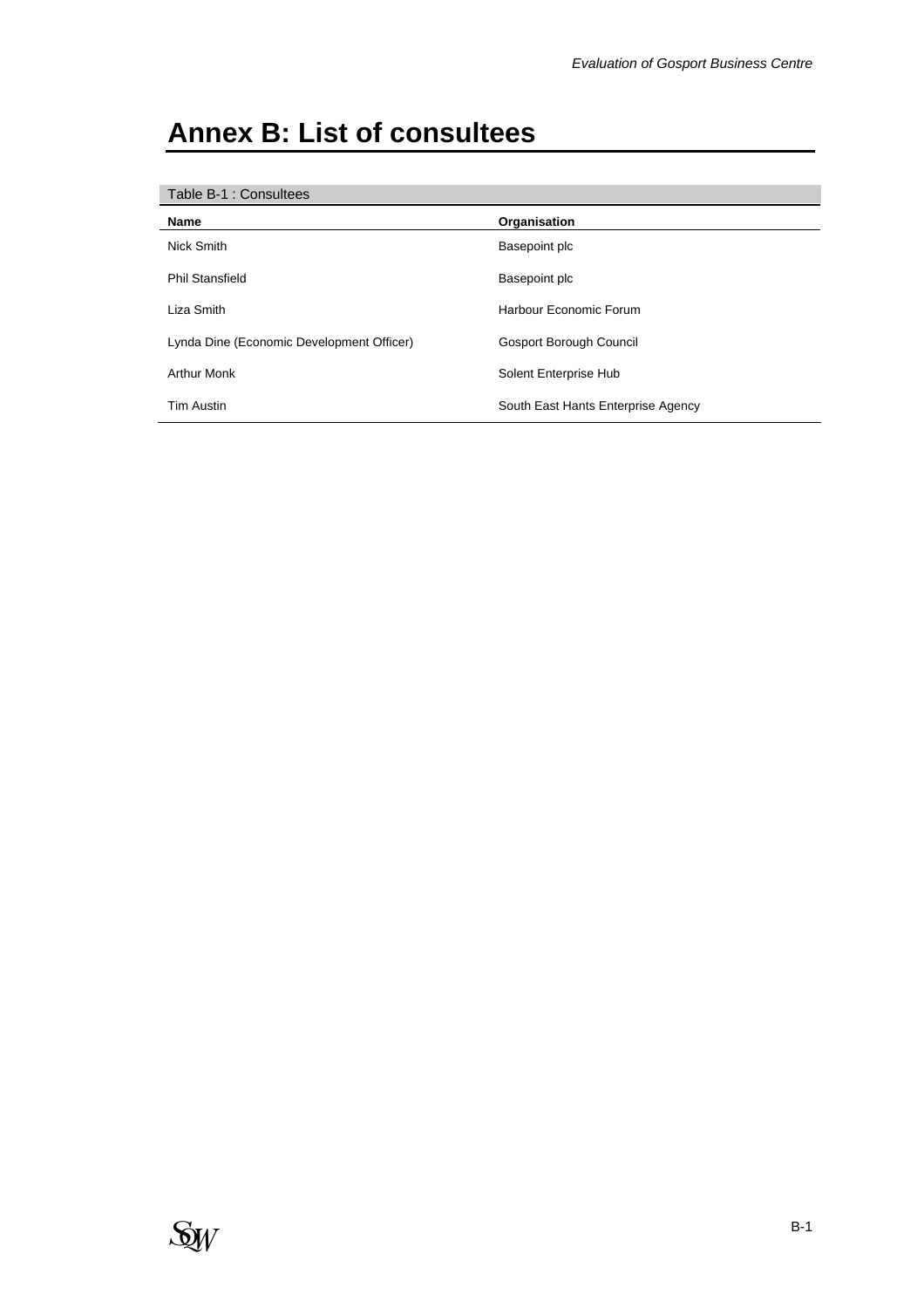# **Annex C: Development appraisal**

### **Draft 1.12.06**

**ANNEX C/1** 

#### **GOSPORT**

#### **TABLE**

**Comparison between appraisal 20.05.03 and estimated position at December 2006 taken from Basepoint accounting information at end of month 6.** 

| <b>Item</b>             | <b>Appraisal</b> | <b>Estimated</b> |
|-------------------------|------------------|------------------|
|                         | 20.05.03         | Dec 2006         |
| DEVELOPMENT VALUE       |                  |                  |
| Gross income            | 608,860          | 582,868          |
| Less comm rates         | 109,595          | 85,268           |
| Net income after rates  | 499,265          | 497,600          |
| Less voids 15%          | 74,890           | 114,448<br>23%   |
| Net inc. after void     | 424,375          | 383,152          |
| Centre run costs        | 130,000          | 151,064          |
| Net inc. after sc.      | 294,375          | 232,088          |
| Management fee          | ----             | 60,526           |
| Surp. Inc. fee          | 58,803           | 4,668            |
| Net income              | 235,573          | 166,894          |
| Yield 11%               | 2,141,570        | 8.% 2,086,175    |
| Telecoms: net income    |                  |                  |
| 16,926 say $4x =$ value |                  | 67,704           |
| Total                   | 2,141,570        | 2,153,879        |
| Less fund cost $5.75\%$ | 116,445          | 123,848          |
| Net dev. value          | 2,025,125        | 2.030,031        |

### **PROJECT COSTS**

#### **1. BUILDING COSTS**

| Contract sum            | 2,792,884 | 2,869,000 |
|-------------------------|-----------|-----------|
| Additional build        | 55,000    |           |
| Landscaping             |           |           |
| Cabling                 | 50,000    | 47,934    |
| Telecom                 | 60,000    | 70,645    |
| Management suite etc.   | 40,000    | 52,475    |
| Security                | 25,000    | 32,745    |
| Site survey             | 8,000     | 9,420     |
| Contingency             | 50,000    |           |
| <b>Total build cost</b> | 3,080,884 | 3,082,229 |